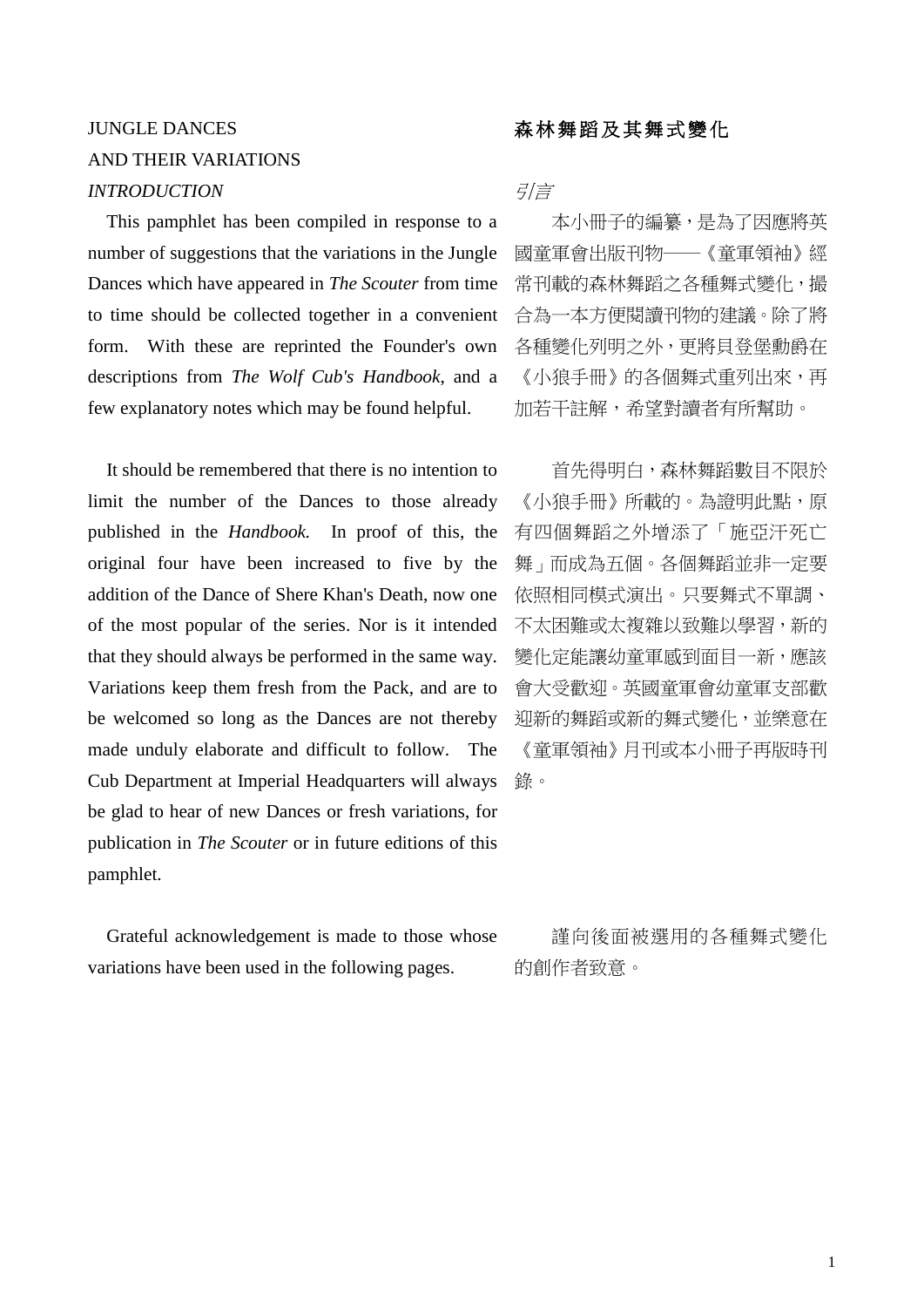### *TEACHING THE DANCES* 指導 須 知

It is not desired to lay down any hard-and-fast methods of teaching the Dances. That would be absurd, for each Akela must discover by experience the most successful method for his or her Pack.

It will, however, be useful for the new Akela to study carefully the following passage from Gilcraft's *Wolf Cubs* (pp.44-49):

In the Jungle Dances, which are really plays of the Jungle, the Founder combined profit with pleasure. He has provided a means of expression for the boy's imaginative instinct and love of acting, and at the same time he has set forth certain very valuable lessons -- the moral lessons of the bullying Tiger and the sneaking Jackal, the disciplinary lessons of obedience (Kaa Dance) and bodily control (Bagheera Dance). Every Cub should know and enjoy them, and Akela, bearing in mind all that can be learnt from these Jungle Dances, should give them thought and careful attention so that the Cubs will really enter into them. If they do not go down well, it will generally be found that the fault lies with Akela and that it is directly due to one or more of the following mistakes:

- (i) Want of imagination.
- (ii) Teaching the Dances in the first instance to boys of ten (or even eleven!) years of age; (they are not likely to prove successful in such cases; the older Cub will only like them if he has been brought up on them).

不要打算使用任何刻板──速成 的方法去指導森林舞蹈,這是荒謬不通 的,因為每位阿基拿必須憑經驗為其旅 團找出最成功的森林舞蹈指導法。

不過,仔細閱讀下面節錄自基藝所 著的《小狼》(頁44-49)一段,對阿基 拿新手會有用:

森林之舞其實是與森林有關的戲 劇,貝登堡勲爵在活動中併入了歡愉。 他提供了一些讓兒童發揮想像和滿足 愛好扮演的手段,同時灌輸一些很有價 值的教育──透過恃強欺凌弱的老虎 及卑鄙狡猾的豺狼灌輸德育,餓蛇舞的 服從性灌輸自律,白基拿豹之舞學習身 體控制。每位幼童軍都應該認識及享受 這些森林舞蹈,而阿基拿則要時常記著 他們從中學到甚麼,引導他們思考和仔 細關顧,每位幼童軍才能真正投入舞蹈 當中。假如學員舞蹈表現不妥,通常都 會發現是阿基拿出了毛病,這直接是由 於下面一點或數點:

- (i) 想像力不足。
- (ii) 首次指導十歲甚至十一歲兒童舞 蹈。(在這情況下多會失敗;年長的 幼童軍自小學起才會喜歡。)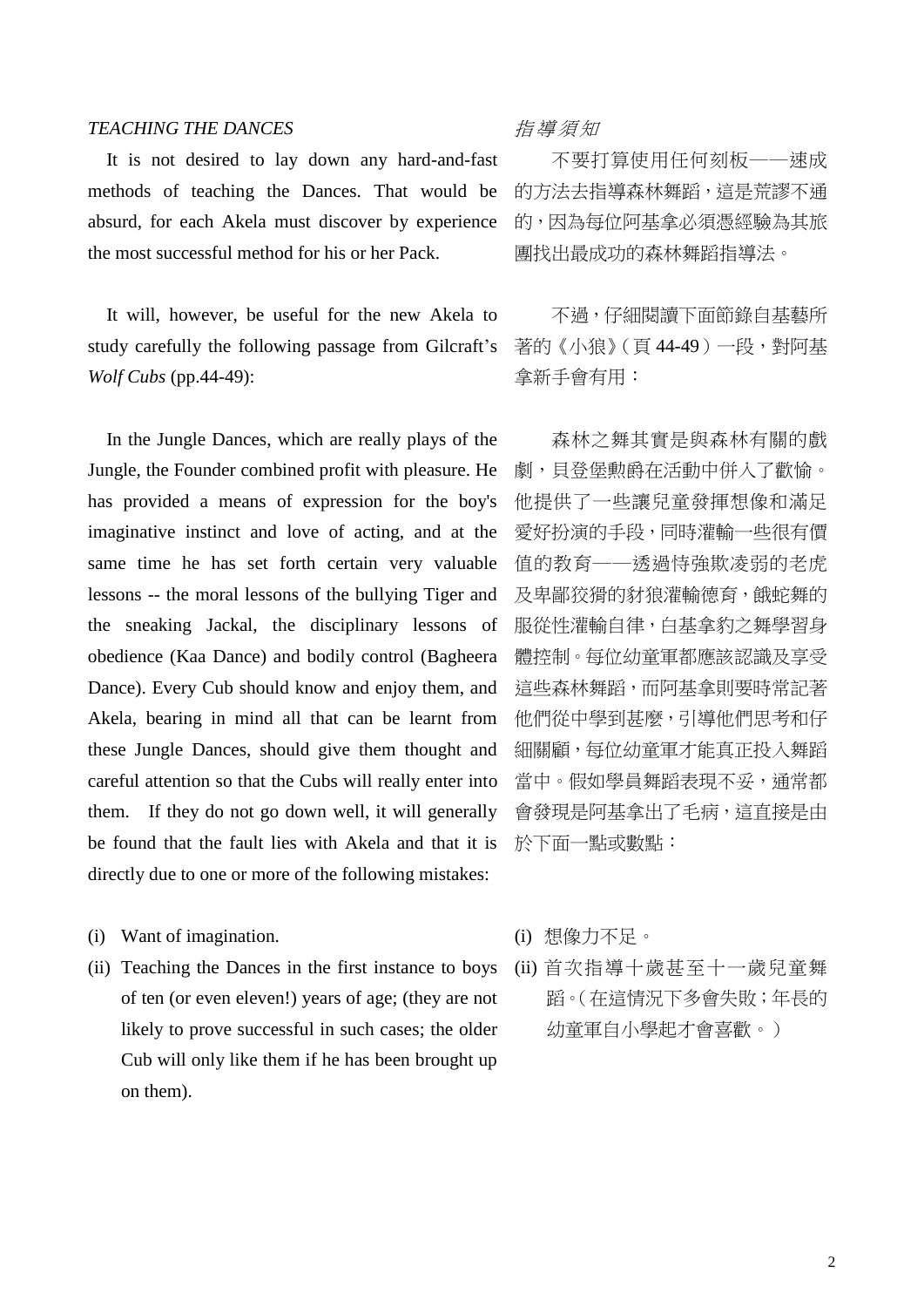- (iii) Treating the Dances as a number of movements to be done through in a certain fashion and in a certain order, and nothing more; whereas they are much more exercises in acting and character portrayal.
- (iv) Teaching them in a slipshod way, without any particular attempt at method and without giving enough time to them.
- (v) Omitting to ensure that all the Cubs know the story thoroughly well beforehand.

 In order to teach the Dances properly we should take care to avoid all five errors. I need hardly add that Akela must be prepared to demonstrate a particular point himself, whether it is to chase his tail like one of the Bandarlog or crawl on his tummy like Bagheera; and that the Dances are only half done if they are done standing up, instead of getting down to it on all fours or quite flat, as the case may be.

 The following is the method I have always used, and I have neven known it to fail. I give it for what it is worth, and make no claim to originality, for it is simply a following out of the principles given in the *Handbook*. (But, before embarking on this subject, there is one thing which should be made clear. If, as sometimes happens, a few boys have joined the Pack when they are too old to be interested in the Jungle Dances, it is advisable to use a separate evening when teaching these to the younger Cubs, or to keep the older boys apart under the jurisdiction of one of the Old Wolves and employing them in something better suited to their age.)

- (iii)把森林舞蹈當作在固定舞式和命令 進行的若干動作而沒有其他(新 意);森林舞蹈其實是透過性格描述 及模仿的鍛煉。
- (iv)指導法草率,缺乏特定方法之嘗試 與足夠時間。
- (v) 忽略了確保所有學員事前完全明白 舞蹈中的故事。

要正確指導森林舞蹈,我們應該小 心避免以上五個毛病。恕我不厭其煩, 阿基拿必須隨時準備示範任何一個特 定動作,無論是像班達諾猴那樣追逐自 己的尾巴或白基拿那樣拖著肚腩爬 行;再者,若舞蹈需表演者像動物般四 腳爬行而他們卻站起來做,那就是偷工 減料。

下面是我經常用的指導法,有成 效,可說屢試不爽。現在公諸同好,不 計版權,因爲這不過是《小狼手冊》刊 載的訓練原則一個簡單依循。(趁話題 還未轉移,有一點必須先此聲明。倘若 旅團中有部分較年長而又對森林舞蹈 不感興趣的幼童軍,最好利用另一時段 去指導其他適合的幼童軍,或者安排另 一位阿基拿給他們指導更適合的課 程。)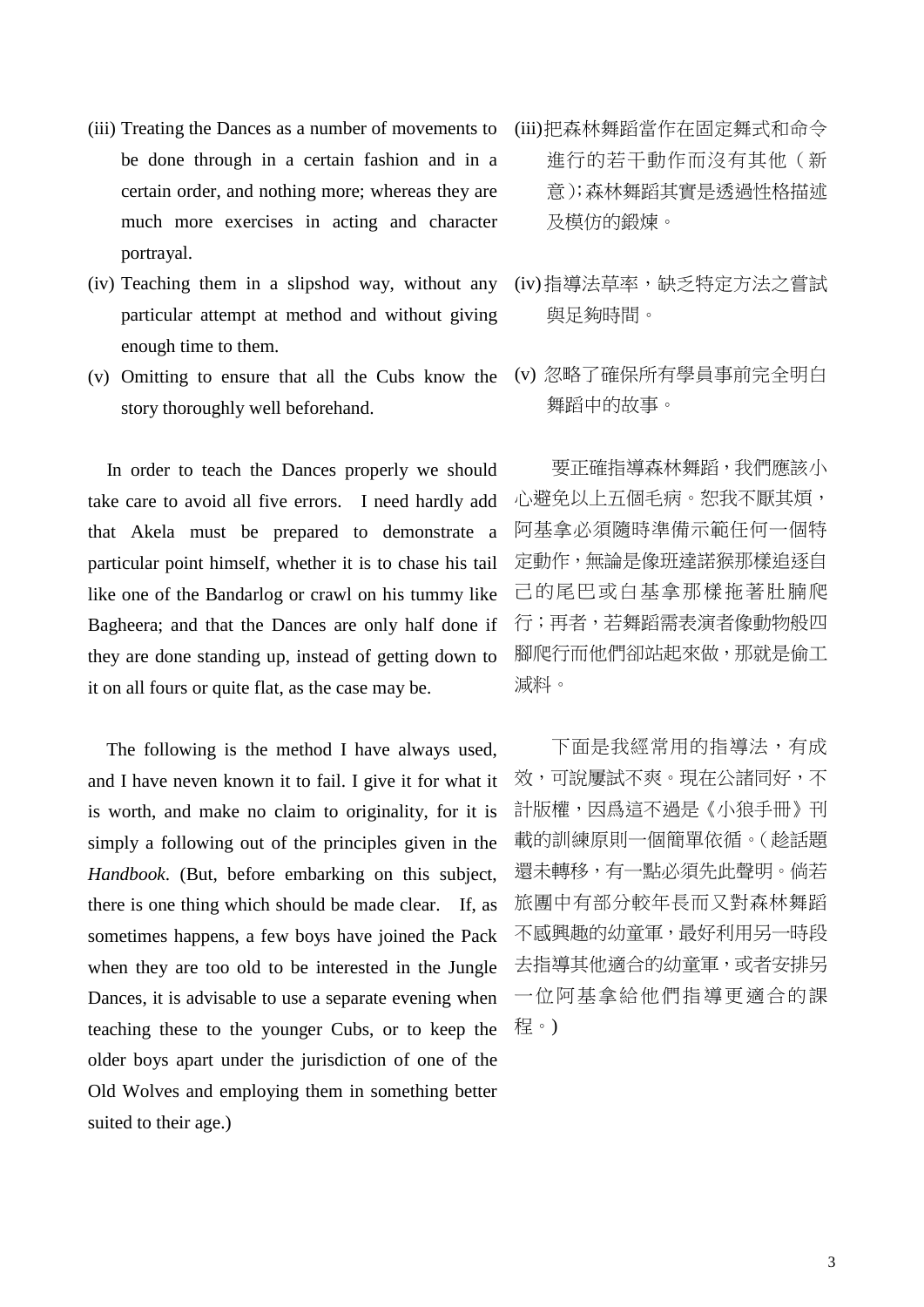Never try to teach more than one Dance at a single meeting, and the first time that you try it be prepared to give at least fifteen minutes to it, according to circumstances and the particular Dance you are tackling. Commence with a yarn about the animals concerned, taking particular care to draw their characters in plain bold lines. Illustrate fully with one or more actual incidents from *The Jungle Book*. The Cubs will now have a clear idea of the parts they have to portray. If desired have two or three games which have some bearing on the Dance, either as further illustrating the characters of the animals or else practicing the Cubs in some particular evolution in the Dance. Then call them together again; explain the idea of the Dance thoroughly; go through each part of it carefully, demonstrating where necessary; and finally let the Pack make their first attempt. It will generally be quite a good one, and with at the most two more practices should become a fairly polished performance.

 The method is plain straightforward. The time allotted is varied as between talk and game. No special effort is required of Akela except a little care in choosing suitable games. As indicating the type required, I give below a list of the games I have used. The references (except where otherwise specified) are to the pages of the *Book of Cub Games* (Edited by V.C. Barclay), in which the games are described:

Dance of Tabaqui and Shere Khan--Shere Khan and the Gidurlog,35; Mowgli and Shere Khan,16; Shere Khan's Bone (based on Circle Flag),41;

(the flag becoming the Bone, the defender Shere Khan, the rest Jackals).

千萬別嘗試在一次集會中指導多 過一隻舞,而第一節課至少得花十五分 鐘,視當時環境及哪隻舞而定。先從那 隻動物的故事入手,特別注意強調那動 物的性格。然後從《森林故事》中抽出 一兩段關於那動物的實在事件加以詳 述。學員至此對他們將要扮演的角色有 了清晰概念。如果可能,不妨安排兩三 個與該舞蹈情節有關的遊戲,這些遊戲 可以是敍述那動物的性格,或是借此練 習舞蹈中某些特別情節進展。然後再召 集學員,將整個舞蹈構想及每個環節徹 底講解,需要時便示範;最後讓他們作 這首次嘗試。這個嘗試一般都會不錯, 再經過最多兩次練習,就會是個頗完美 的演出了。

方法直截了當。時間分配因應講述 與遊戲所需而變動。除了細心選擇適當 遊戲之外,阿基拿不 必特別費力。按 顯示的所需種類,現將曾用過的 遊戲臚列如下。(除特別指明外) 參考頁數皆按 V.C.白基編《小狼 遊戲》,内附遊戲詮釋:

戴白祺狼與施亞汗虎之舞,見《施 亞汗與芝達洛》,頁 35;毛吉利狼與施 亞汗虎,頁 16;施亞汗虎的骨頭(據《突 襲圓形旗》, ), 頁 41;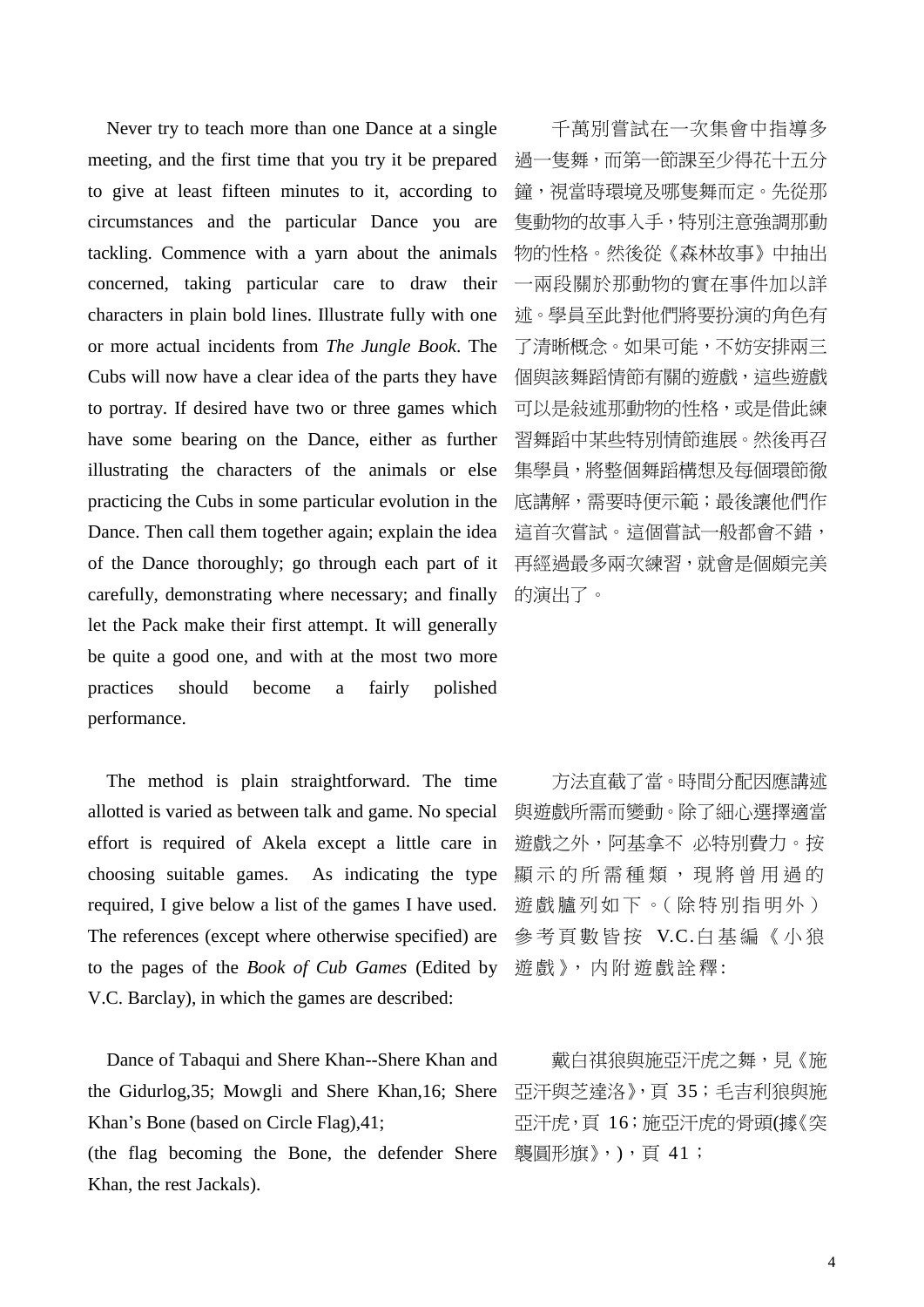Dance of Kaa-Musical Monkeys,19; Monkey Race,96; Skinning the Snake,57; and its variant form, Tunnels.3. Dance of Baloo—Freezing,58. Dance of Bagheera-Catching Grasshoppers (the "grasshopper" is a blob on a piece of string held by Akela and jerked about-the Cub has to talk and catch it on all fours); Deer Stalking, *Hand-book*,170; also Sharp Ears,28; 一扮演者四肢著地說話和動作); 跟尾 and Creep Mouse,29.

#### *GENERAL NOTES*

- 1. Don't overdo the Dances. Once a Pack is established, it is not necessary to do a Dance every Pack meeting. One dance a month is quite sufficient. There are plenty of other play-acting stunts.
- 2. When introducing new chums to the Jungles Stories 2. 向新學員介紹森林故事時,不必掛慮 don't bore the rest of the Pack but give them something to do. However, when doing a Dance it is necessary to recreate in the minds of the Cubs the atmosphere of the Jungle. On this occasion the story should be briefly told the whole Pack as vividly and dramatically as possible, e.g. the horror of Kaa, the atmosphere of the Cold Lairs, the suspence of Mowgli's hunting, etc., are then clearly evoked in the Cubs' imagination.
- 3. In making your preparations to tell the story, you 3. 預備講故事之前,可並參《給小狼的 will find it useful to supplement the Founder's account with the descriptions and explanations of the Dances given in *Letters to a Wolf Cub*.

卡蛇之舞 ──具音樂感的猴 子, 頁 19; 猴子運動會, 頁 96; 褪蛇皮,頁57;褪皮蛇,《隧道》 頁 3;白 勞 熊之 舞──凝著態,頁 58;白基拿豹之舞──捉草蜢(「草蜢」 以草繩捲有小團構成,由阿基拿執住一 鹿,見《手冊》頁 170;另見尖耳 朵, 頁 28; 爬行鼠, 頁 29。

## 一般注意事項

- 1. 舞蹈活動不宜過多。幼童軍團成立, 不需每次集會都舉辦舞蹈活動。每月 一次已足夠。還有很多玩樂──扮鬼 扮馬的招數。
	- 其他成員,讓他們做活動一下就可 以。但舞蹈演出時,就要讓全體幼童 軍腦海中重現森林氣氛。在這情況 下,要盡量生動而戲劇性地向全體幼 童軍簡述森林故事,例如:渲染卡蛇 的恐怖,獸穴的冷峻氣氛,毛吉利狼 獵食的焦慮等,會清晰喚起幼童軍的 想像力。
	- 信》中對各種舞的敍述與詮釋作爲補 充。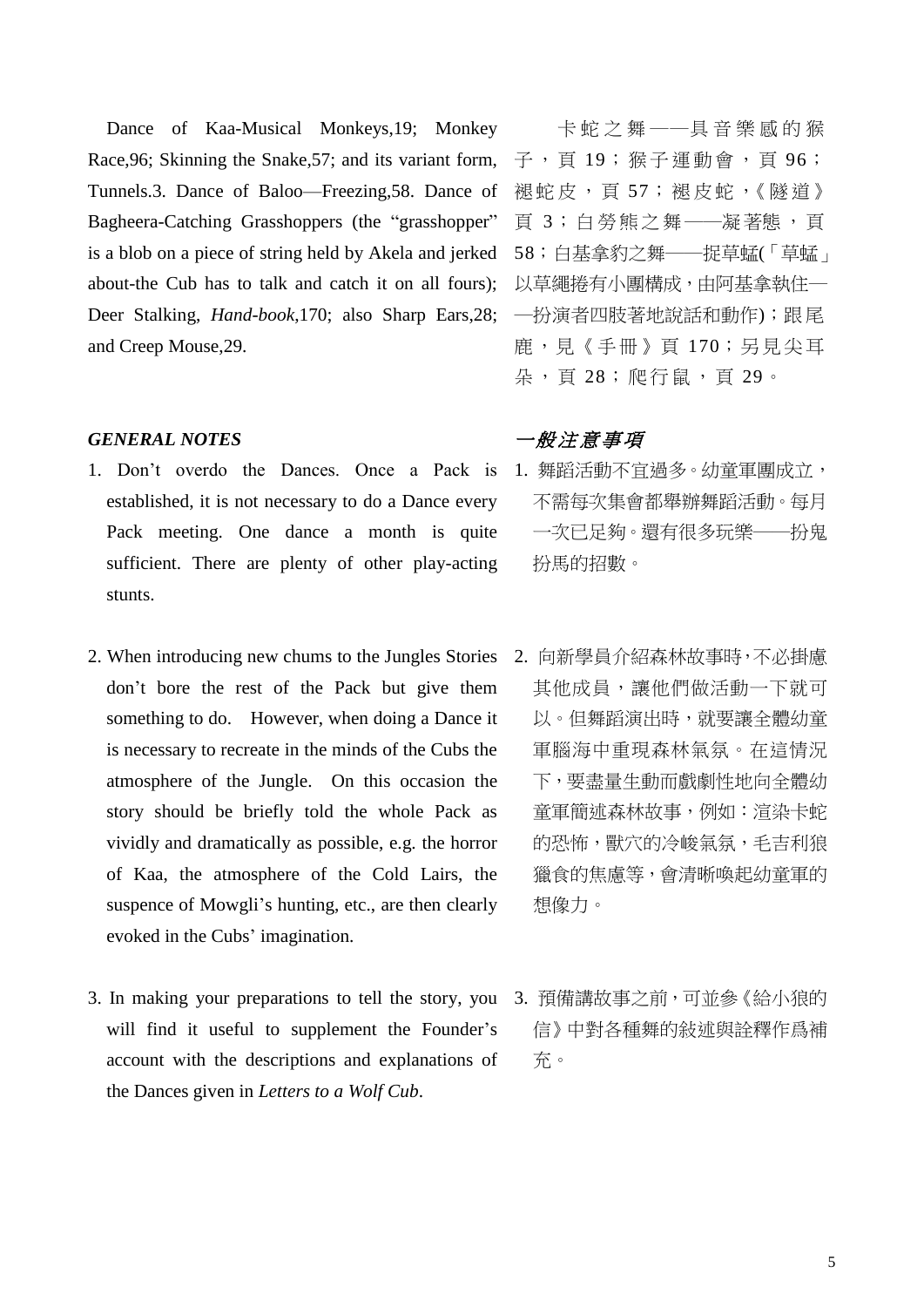### THE DANCE OF BALOO<br> **COMPASS**

Now we will form the Parade Circle, and try the dance of Baloo, the bear. He was the animal in the Jungle Book who taught the Law of the Jungle to Mowgli. He was good-natured, old thing, very like a big policeman.

When therefore the order "Baloo" is given, every Cub will turn to the right and follow his leader, marching very slowly and stiffly, as proud as Punch, with his stomach forward and his elbows stuck out, chin in the air, looking left and right in a haughty way; and as he goes along he gives out the two Cub Laws in a loud voice, so that everybody shall know them -- "The Cub gives in the Old Wolf: the Cub does not gives in himself."

When the Cubmaster gives the signal or order to halt, the Cubs at once stop, turn inwards, and become themselves, standing strictly at the "Alert" till they get further orders.

(Music, if desired -- "The Teddy Bear Picnic"; or the "Policeman's Chorus," Pirates of Penzance.)

### **Variation One**

Pack in circle. One Cub sitting in centre of circle -- Mowgli. The rest, standing, are each of them Baloo.

- **Idea** --Mowgli learning the lesson of the Law from Baloo on a hot afternoon. Mowgli rather weary and perhaps a little hurt by Baloo's insistence upon a lesson he (Mowgli) knows by heart.
- **Action** -- The Baloos turn right -- paws up ponderous and majestic. Stepping off with the right foot, take four slow steps and turn 行四步,向內轉。全體白勞熊向毛吉利

現在我們列隊圍圈,試跳白勞熊之 舞。在《森林故事》中,白勞熊是教導 毛吉利狼學習森林規律的動物。他是一 位和藹可親、壯健的老頭,頗似位警 察。

聽到「白勞熊」的指令後,每位幼 童軍向右轉,跟隨自己的領隊,緩步挺 身操上,胸口向前,手肘探出,昂起頭, 神氣地左右張望;一邊操進前,一邊高 聲喊出幼童軍規律,讓所有人都聽到一 ─「幼童軍,盡所能,先顧別人才顧己, 日行一善富精神」。

當幼童軍團長發出訊號或「停止」 口號,幼童軍立即停下,轉向圈内,然 後立正,直至收到團長另一訊息。

(配樂──《泰迪熊野餐》,或《警察合 唱曲》)

### 舞式變化一:

隊員圍圈,扮演毛吉利狼的坐在圈中 央,其餘每位隊員都扮演白勞熊,站立 圈外。

隊員想像──炎熱的下午,毛吉利狼向 白勞熊學習森林規律。毛吉利狼顯得很 疲累,可能因白勞熊強逼他記誦新學的 規律而苦惱。

舞蹈動作──扮白勞熊的隊員們舉起 雙手,緩慢而威嚴地轉右。跟著慢慢連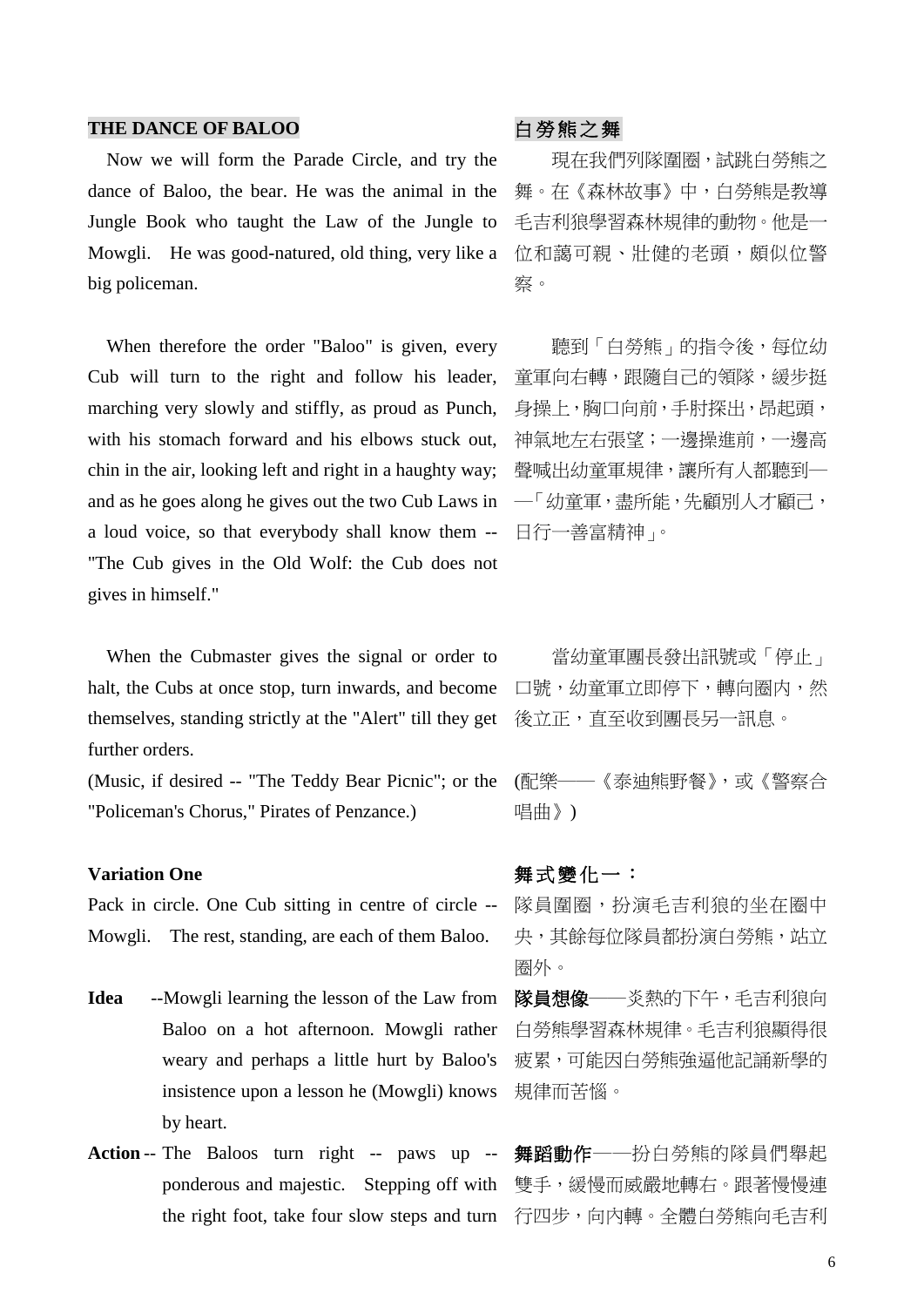inwards. All Baloos to Mowgli: "The Cub respects the Old Wolf; the Cub respects himself". (Emphasize with beats of paws.) The Baloos turn right and move round 連行四步內轉,然後重覆朗誦規律。 again. Four slow steps, turn in and repeat the Law again.

These actions are repeated four times, then Mowgli, who has been listening attentively all the time, says: "I 聽的毛吉利狼回應說:「白勞熊, 我聽 hear thee, O Baloo, and I will remember."

## **Variation Two**

**Idea** --The Cubs of the Seeonee Pack are all gathered in the Jungle clearing for their morning lesson. Pack in circle (crouching as wolves), Baloo kneeling in centre -- 釋規律。 forepaws up -- as a bear sitting. He expounds the Law.

*Now this is the Law of the Jungle – As old and as true as the sky; And the Wolf that shall keep it may prosper, But the Wolf that shall break it must die.*  Wash daily from nose-tip to tail-tip (Pack pretends to 天天頭尾洗乾淨狼群模仿貓般舔舌), *lick themselves as a cat might);*  Drink deeply (Pack bends down and drinks at drinking *記住夜晚勤狩獵*, *pool), but never too deep; And remember the night is for hunting,* 

*And forget not the day is for sleep (Pack nods gravely).* 

*The Jackal may follow the Tiger, But, Cub, when thy whiskers are grown, Remember the Wolf is a hunter -- Go forth and get food of thine own! (Cubs growl*  前行覓食靠自身!*(*小狼輕聲地爬行。*)softly.)* 新狼追隨虎大王, 小狼鬚鬢長出後, 切記狼本是獵人──

狼說:「幼童軍,盡所能,先顧別人才 顧己,日行一善富精神。」(手打節拍 加重語氣。)白勞熊繼續向右轉。慢慢

動作連續四次後,在圈中央專注細 到了,我會記住!」

## 舞式變化二:

隊員想像──團隊的幼童軍扮演毛吉 利狼集合在森林空地上早課。毛吉利狼 圍圈蹲下,白勞熊蹲坐圈中央向他們闡

*這是森林的規律*── 悠久且正確如天; 狼隊守規便發展, 壞規律則招滅亡。 大啖飲水不過量*(*狼群模仿貓般舔舌*)*, 勿忘日間足睡眠*(*狼隊凝重地點頭*)*。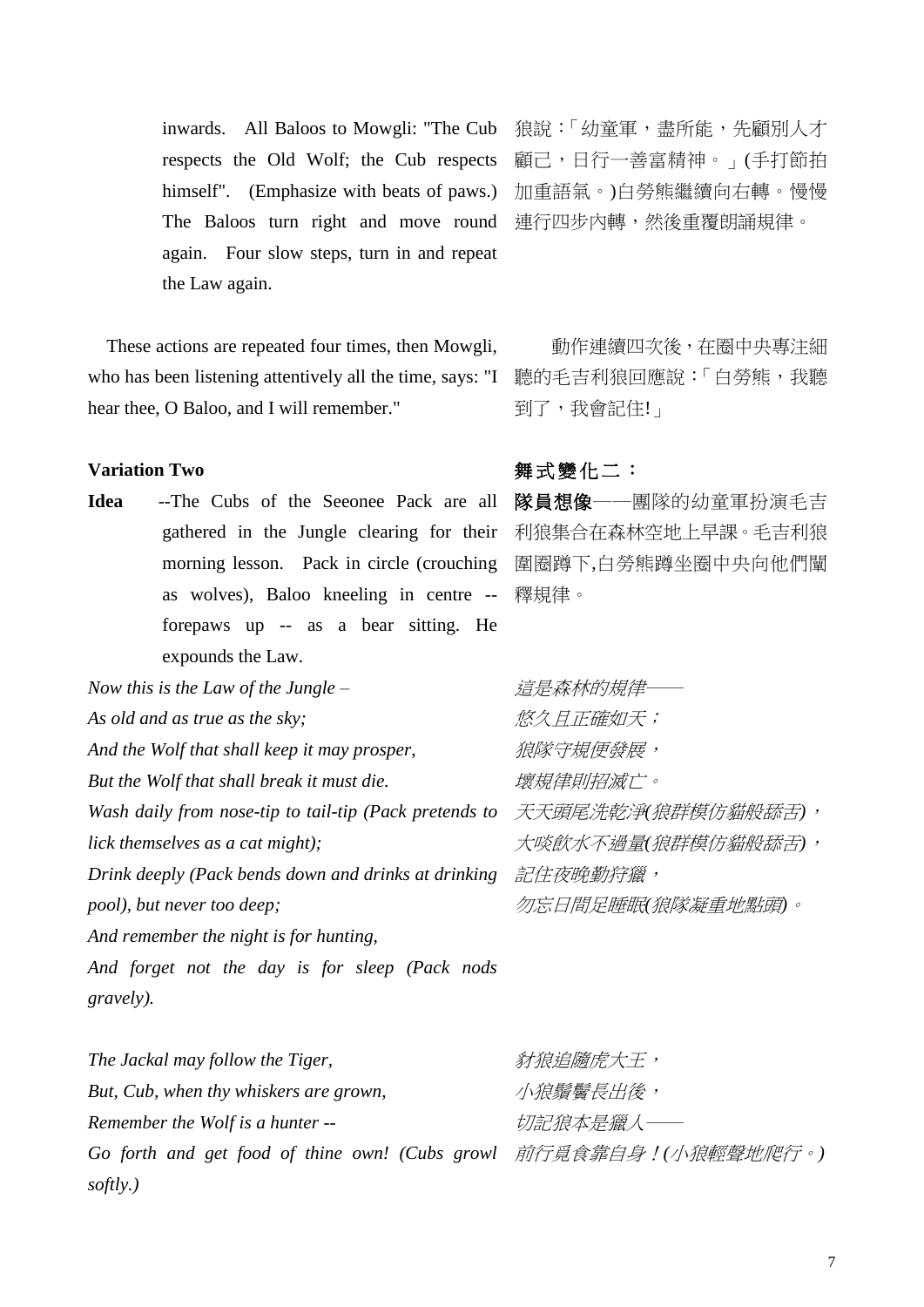| Because of his age and his cunning, | 憑藉經歷和機詐, |
|-------------------------------------|----------|
| Because of his grip and his paw,    | 更添緊抓與利爪, |
| In all that the Law leaveth open,   | 規律適於所有狼, |
| The Word of the Head Wolf is law.   | 領袖話語即規條。 |

Cubs turn right and prowl slowly round, repeating the Law. (Note -- Don't try to keep the words in time with the crawling steps.) "The Cub respects the Old Wolf; the Cub respects himself." Repeat.

All turn inwards, throw up their heads and call: 全體内轉,昂首高呼:「阿基拿!我們 "Akela! We'll do our best!"

All turn, to face centre, and chant together: Now these are the Laws of the Jungle, And many and might are they; But the head and the hoof of the Law And the haunch and the hump is -- Obey!

Spring to Alert, both hands up. Baloo calls: "Then 毛吉利狼跳起立正,舉起雙手。白勞熊 Good Hunting, Brothers!"

All break off.

### **Variation Three**

The Cubs squat in their lairs (six corners). Baloo (preferably an Old Wolf or a Cub Instructor) ambles, bear-like, into the centre of the clearing (hall or open space) and squats down.

**Baloo :** (Calling) "Little brothers! Little brothers!"

**Cubs :** (Running from their lairs and squatting, as for the Grand Howl, in a circle around him). "Baloo-oo-oo!"

更添緊抓與利爪, 規律適於所有狼, 領袖話語即規條。

毛吉利狼右轉並慢步來回踱步,重 覆朗誦規律。(注意──切勿讓朗誦節 奏與步伐一致) 「幼童軍,盡所能,先 顧別人才顧己,日行一善富精神。」

會竭盡所能,做到最好!」

全體面向圈中央,齊聲朗誦: **這是森林的規律**, 規律多而有力量*;* 規律的頭部手腳 後著與標峰就是*—*服從!

叫道:「兄弟們,做得好!」

舞蹈完畢。

### 舞式變化三:

幼童軍扮演毛吉利狼蹲坐狼穴(六 個角落)。白勞熊(最好由一位副團長或 教練員擔任),如棕熊般漫步進森林空 地中央(禮堂或空地),然後蹲下。

白勞熊:(呼喊)「小兄弟!小兄弟!」 毛吉利狼:(從角落跑出,圍著白勞熊 成一圈, 蹲下, 模仿狼呼叫喊)  $\ulcorner$  Baloo-oo-oo !」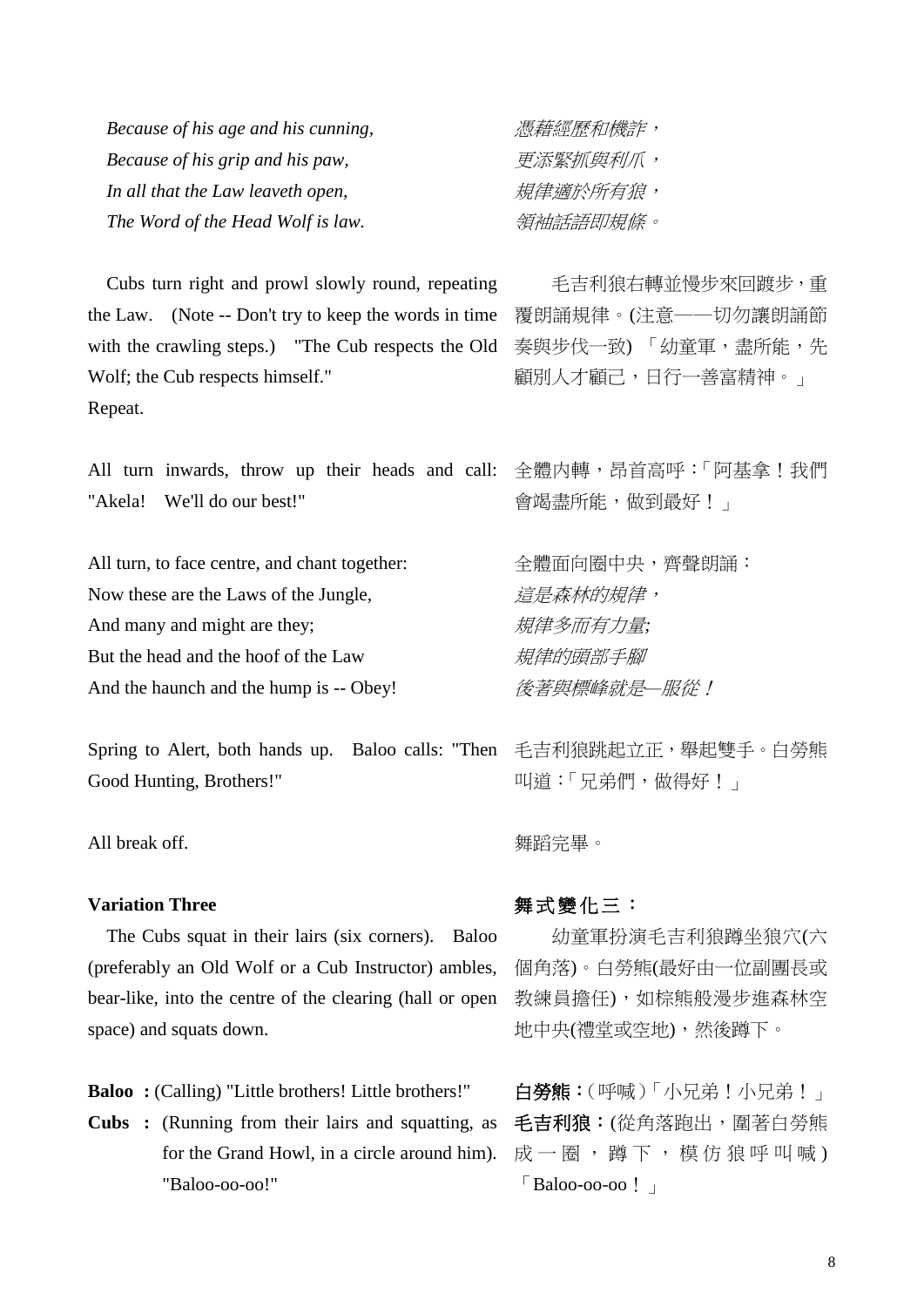**Baloo :** "Little brothers, this is the Law of the Wolf Cub Pack -- the Cub respects the Old Wolf, the Cub respects himself." (While Baloo is speaking, the Cubs look at one another and nod in assent.)

(The Cubs then crawl round in their circle, clockwise, and say the following words twice, keeping movement and words in time.)

**Cubs** : "We hear the Law, we hear the Law, and we'll *learn* the Law, we'll *learn* the Law." (Repeat).

(The Cubs turn to face Baloo, sitting back on their heels and giving emphasis to the words in *italics* by hitting one fist into the palm of the other hand.)

- **Cubs** : "And we'll do our *best*, Baloo, to *keep* the Law." (An extra big thump is given on the word "Keep".)
- **Baloo** : "Well said, little brothers, well said." (Then turning to any Cub he chooses in the circle): "Little brother, what is the third Cub Law?"

**Cub** : "The Cub respects himself."

(Baloo repeats this question to another Cub, or to two more if the circle is large. To any of the answers throughout he may reply -- "That's right!","Good!", etc., if he chooses.)

- **Baloo** : (to a different Cub) "What is the meaning of this Law?"
- **Cub** : "Think first of others."
- **Baloo** : (to another Cub) "And?"

**Cub** : "Keep on trying."

(These questions and answers are repeated as above.)

白勞熊:「小兄弟們,這是幼童軍的規 律:幼童軍,盡所能,先顧別人才顧己, 日行一善富精神。」(當白勞熊訓話時, 毛吉利狼互相對望,並點頭同意。)

(毛吉利狼跟著在圈内向左邊爬行,行 動說話一致地說下面語句兩次)

毛吉利狼:「我們聽到規律,我們 聽到規律,我們會守規律,我們會守規 律。」(重覆)。

(毛吉利狼面向白勞熊,坐在腳跟上, 說到須強調的斜字時,握拳用力打下另 一掌心。)

毛吉利狼:「白勞熊,我們會做到最好, 我們會遵守規律。」(說「遵守」一詞 時加重捶打。)

白勞熊:「說得好,小兄弟,說得好。」 (然後,向任何一位圈中的毛吉利狼查 問):「小兄弟,第三句規律是甚麼?」 (為配合現行版本須改動)

毛吉利狼甲:「先顧別人才顧己。」 (圍圈較大時,白勞熊可向另一毛吉利 狼或多個毛吉利狼發問同一問題。他可 以選擇用:「對!」、「很好!」等話語 去回應。)

白勞熊:(向另一毛吉利狼查問)「這條 規律有甚麼意思?」

毛吉利狼乙:「凡事要先替他人著想。」 白勞熊:(向另一毛吉利狼)「還有嗎?」 毛吉利狼丙:「幫助別人。」

(以上問答可重複一至兩遍。)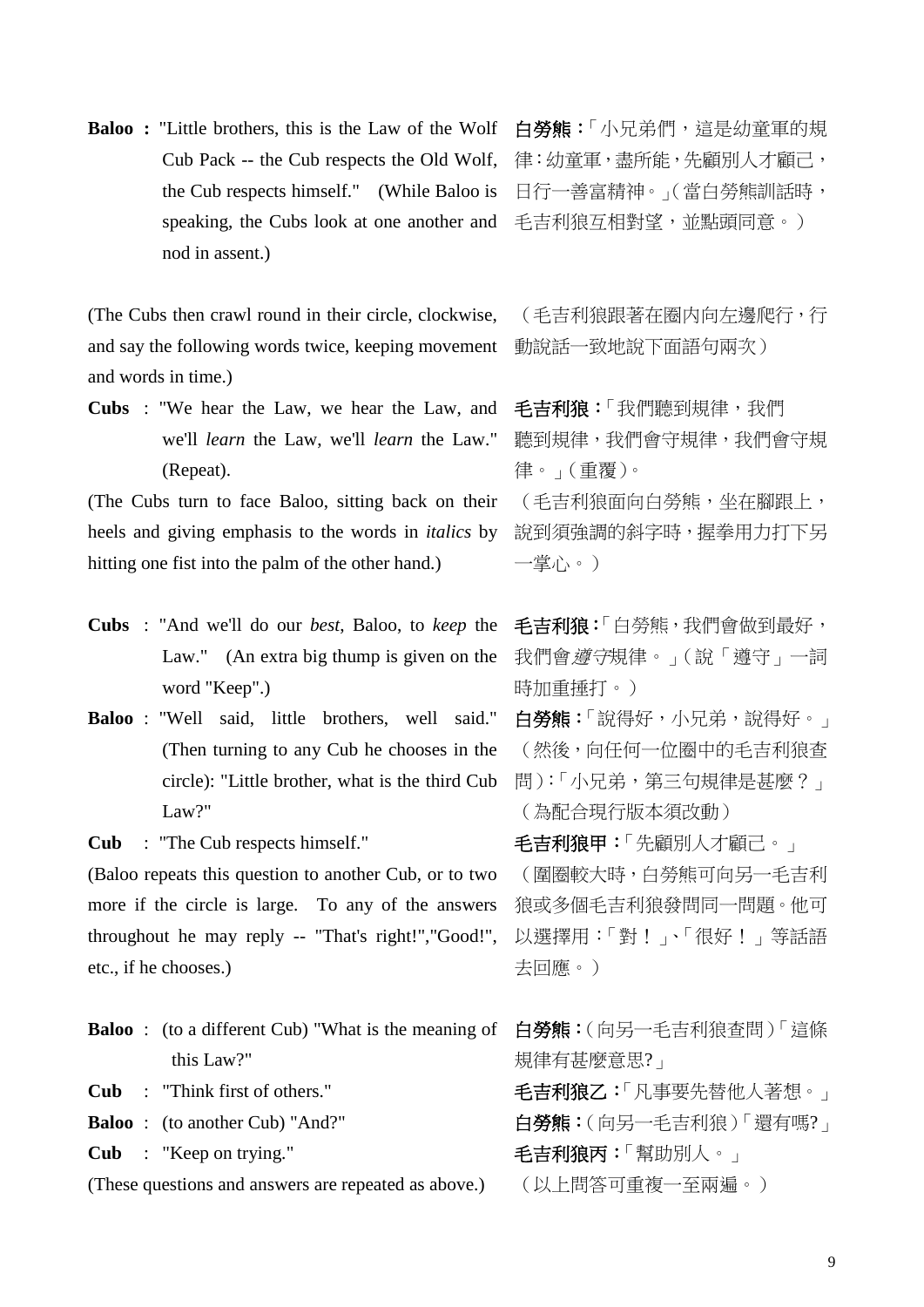**Baloo** : (to another Cub): "What is the fourth Cub Law?"

**Cub** : "The Cub respects the Old Wolf." (Question and answer repeated as above.)

**Baloo** : "Now, little brothers, all together -- What is the meaning of the fourth Cub Law?"

**Cubs** : (Quickly changing from sitting on their heels to the squatting position and throwing up their heads like a dog howling): "Obey-ey-ey! Obey-ey-ey! Obey-ey-ey!"

(Baloo then waves them away and they scamper back to their lairs, while Baloo ambles out of the clearing again.)

(Baloo should see to it that as many different Cubs as possible are asked a question.)

## THE DANCE OF BAGHEERA **白基拿豹之**舞

Bagheera was the black panther who could climb trees, or creep silently and quite unseen in the shadows by night. He was the crafty and v hunter, brave and enduring.

Although he could be fierce and terrible when he liked, he had a kind heart, and he taught Mowgli how to hunt and get his food.

For the Bagheera Dance each Cub becomes a panther.

The Pack being in the Parade Circle, each Cub moves along in a crouching position, looking out to the right and left for game to hunt. Suddenly game is in sight. Every Cub squats down, turning his head 下來,轉頭望向圈中央,聯想那裏有隻

白勞熊:(向另一毛吉利狼查問)「第四 句規律是甚麼?」(為配合現行版本須 改動)

毛吉利狼丁:「日行一善富精神。」 (以上問答可重複一至兩遍。)

白勞熊:「小兄弟們,一齊回答,這句 規律有甚麼意思?」

全體毛吉利狼:(迅速從坐在腳跟的姿 勢改爲蹲下,昂起頭,模仿犬吠的樣子) 「服-從!服-從!我們願意服-從! 」

(白勞熊跟著揮手示意毛吉利狼返回 自己的角落,然後慢步離場。)

(查考期間,白勞熊須盡量向不同的毛 吉利狼發問。)

白基拿豹是一頭會爬樹,或者在黑 暗中沉寂地爬行而不被發覺的黑豹。牠 是一位多計謀、經驗老到、勇敢而具忍 耐力的狩獵者。

牠有時雖然顯得很兇猛可怕,為人 卻是慈祥的,牠教導毛吉利狼狩獵和覓 食。

每位跳 白 基 拿 豹之舞 的 幼童軍 都要扮演一隻黑豹。

幼童軍列隊圍圈後從圈中行出,並 蹲下來爬行,左右顧盼一下,看看有沒 有獵物。這時獵物突然出現。幼童軍蹲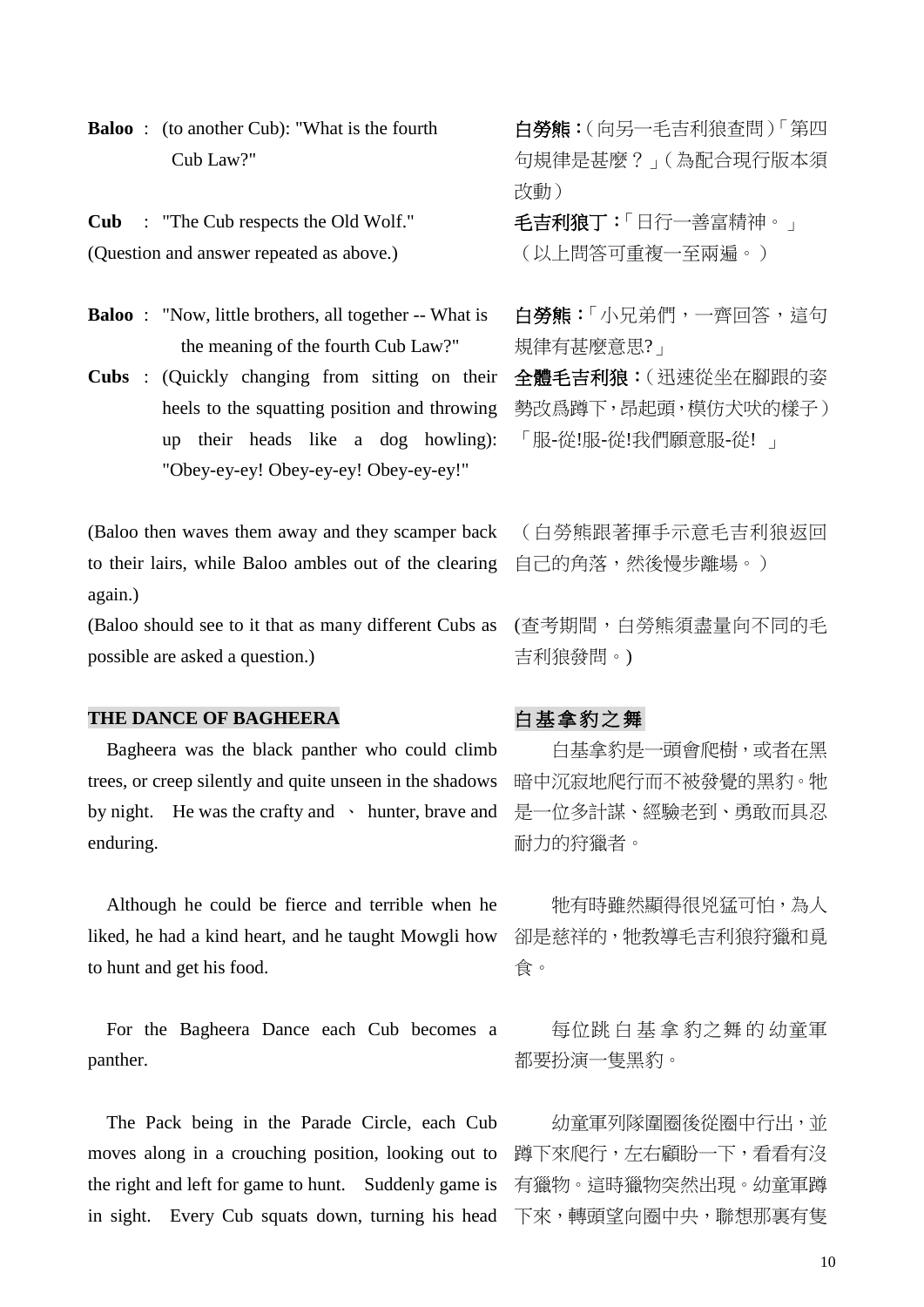and gazing towards the centre of the circle, where he must imagine there is a deer feeding. In order not to be seen, he quietly gets on to all fours, and turns towards the centre, and then crawls backwards a few paces, in order to get a little farther away from the deer, so as not to frighten him. Then every Cub begins to crawl slowly towards the centre. As they get nearer, all creep closer to the ground and move slowly. When they get near, all lie flat till the leader says "Now!" when they all spring forward on to the imaginary deer with a yell, seize him and tear him to pieces. They all fall outwards and run jumping back to their places in the Parade Circle, carrying and biting imaginary lumps of deer meat.

During the dance every Cub must watch the leader, and instantly do the same thing he does.

There must be plenty of space for this Dance to be effective. It is 100 percent better out of doors.

Notes:

- 1. The 'crouching position' is first standing on 1. 蹲下來爬行的動作是首先站立, 彎 your feet, bending your body over with your hands loose in front of you, not quite touching the ground.
- 2. When you 'squat', it is simpler to get down on 2. 爬行時,最簡單就是手膝並用。 all fours.
- 3. It is worth providing something to represent 3. 最好能提供象徵小鹿的物體, 就 the deer, even if it is only a paper bag or a piece of crumpled-up brown paper.
- 4. Choose one of the Sixers as leader. The Pack 4. 從 隊 員 中 選 一 位 領 隊 。 必 須 知 must realize tha the success of the Dance largely depends upon each Cub exactly following his leader's movements and being careful not to get ahead of him.

小鹿在吃草。幼童軍一定要悄悄地向圈 內爬行以免被發覺,接著後爬數步與小 鹿保持距離,才不致驚動牠。然後,幼 童軍慢慢爬向圈中央。在接近獵物時, 幼童軍匍匐前進,行動緩慢。當大家都 接近獵物時,就一齊伏下,待領隊說: 「行動!」各幼童軍都跳起來,齊聲吶 喊,奔向那聯想中的小鹿,捉住牠,撕 開牠。幼童軍跑回自己的根據地,每人 **手裏拿著聯想中的鹿肉,狼吞虎咽起** 來。

舞蹈期間,每位幼童軍都應專注領 隊的行動,並馬上照樣去做。

舞蹈獲得較佳效果的空間很多。在 室外進行更是收效百倍。

注意事項:

- 下身腰,雙手垂下,輕觸地面。
	-
	- 算是一個紙袋或用雞皮紙扭 成一 團都好。
- 道,這個舞蹈能否跳得好,有賴每 位幼童軍都能跟從領隊的動作而不 超越他。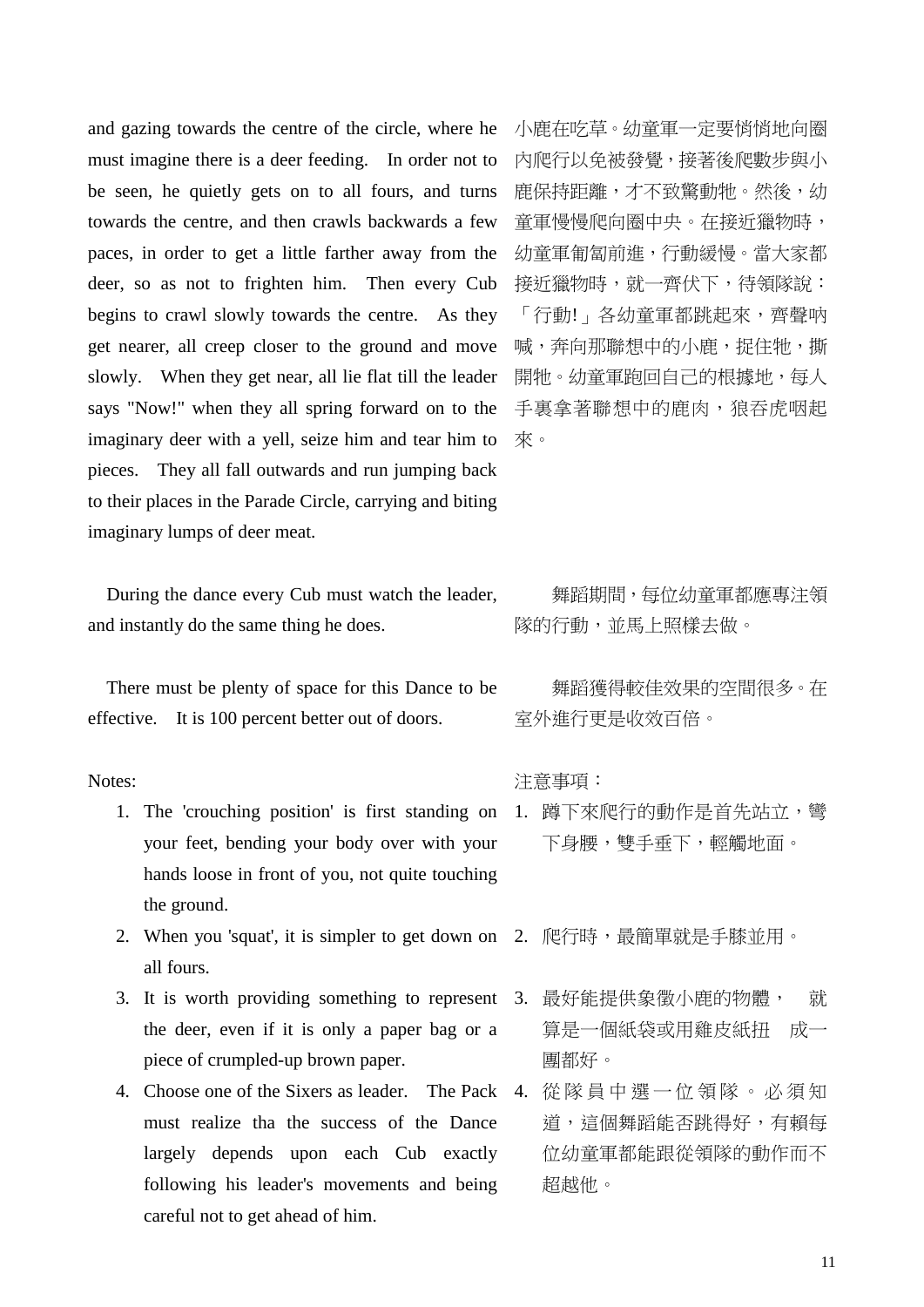- 5. The Jungle Dances are not just things for little 5. 森林舞蹈並不是有些人可能會認爲 kids, as some people try or make us believe. It's not everyone who can turn himself into a bear or panther when he pleases, and really be a bear or panther except for just the shaggy coat or the spotted skin.
- 6. Variations can be arrived at by combining this Dance with various kinds of stalking games, which will, however, necessitate discarding the circle formation.

## **THE HUNGER DANCE OF KAA THE PYTHON** 卡蛇之舞**(**原名餓蛇舞**)**

The leader will be Kaa's head, and the rest of the Pack will tail on behind him, each holding the Cub in front of him, and will follow the head wherever it goes, moving as slowly as possible, and keeping step with the Cub in front of him.

The head will quietly glide along on a track like the figure of eight, and will then wind his tail up into a circle, gradually getting smaller and smaller, until he turns round and works his way out again in the figure which the Scouts call the "Spiral".

Every Cub will keep on hissing during the whole performance, and will walk on the tips of his toes without making the slightest noise, so that the whole body sounds like a snake rustling through the grass, making occasionally the louder hiss which is a snake's way of calling to his friends.

When Kaa has thus coiled and uncoiled himself, the leader gives the command **"Bandarlog,"** and at once the snake breaks up and each Cub runs about in his own way, imitating the monkeys.

- 的小兒科玩意。要扮演好一隻熊或 者豹,並非每個人說要扮演就能扮 演好,而是要認認真真地去扮演, 只是沒有那毛烘烘的外套或花斑斑 的表皮罷了。
- 6. 白 基 拿 豹之舞 可結合各種不同的 追蹤遊戲進行舞式變化,為了不被 牽制,有時可以不理會是否可以圍 圈。

選一位領隊為卡蛇頭,其餘幼童軍 以手搭在前人的肩膊逐個跟在蛇頭後 面,慢慢前進,無論蛇頭往哪個方向 走,都要與前面的幼童軍保持同一步 伐。

蛇頭帶著後身依8字形路線靜靜滑 行,跟著彎起尾部連接成圓圈,圓圈漸 漸縮小,直至蛇頭轉回,然後從圓圈中 出來,圍繞成螺旋形。

在整個過程中,每位幼童軍要不斷 發出蛇的嘶嘶聲,並用足尖走路,避免 出現最微細的雜聲,這樣,隊伍就像一 條大蛇正在草叢中沙沙作響地滑行,有 時又發出一兩聲蛇向同伴打招呼的嘶 嘶響聲。

當卡蛇這樣盤身展身時,領袖喊出 「賓廸洛」的命令,蛇身立刻破斷,每 位幼童軍用自己的方式散開,然後模擬 猴子的動作。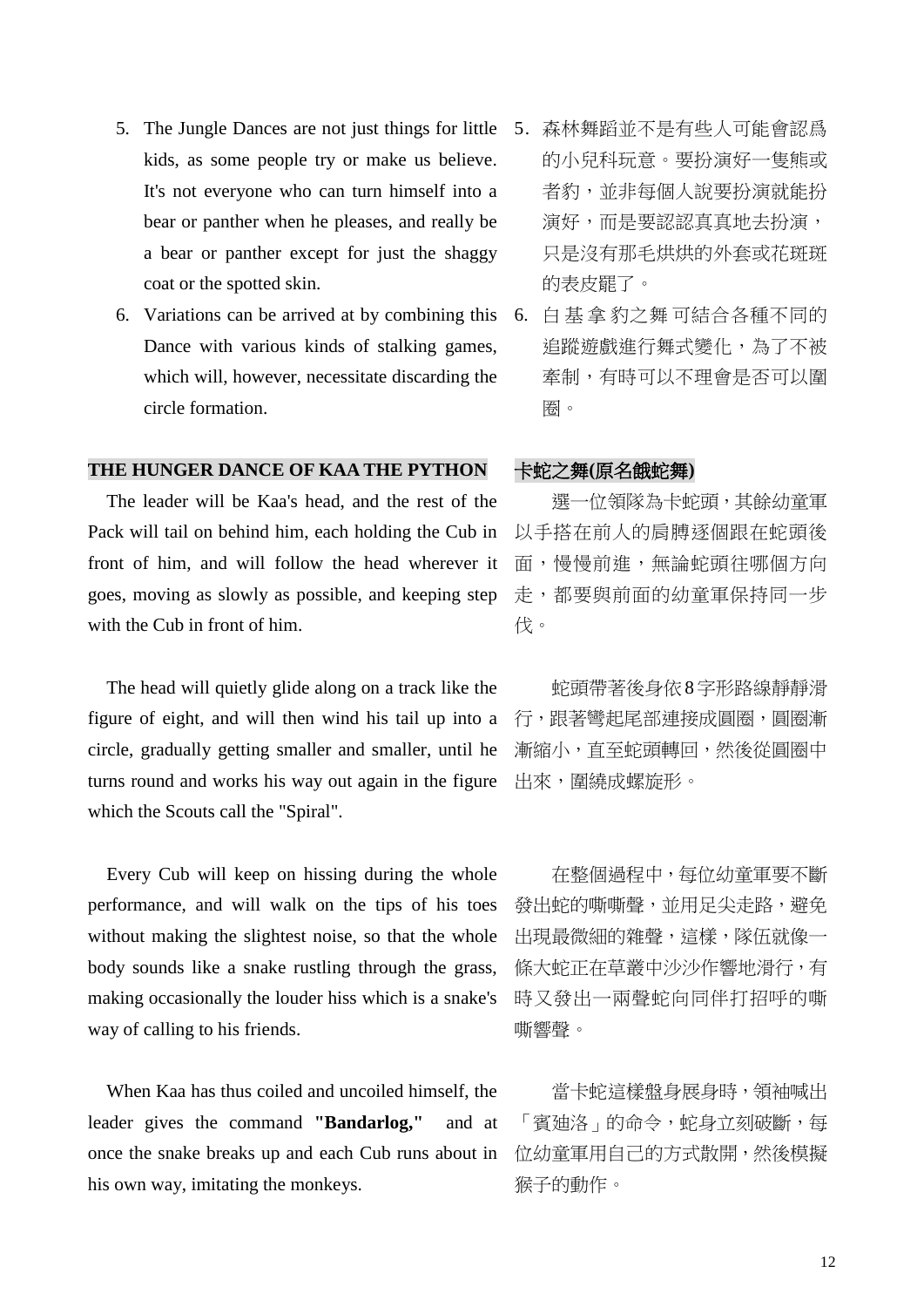One will run as if on urgent business in a certain direction and will suddenly stop, sit down, and look at the sky. Another will dance on all fours round and round without any real object. Another will hunt his own tail. Others will climb imaginary branches and sit down and scratch in the middle of it. One will keep running round in a figure of eight. Another will creep on all fours up to some imaginary enemy and then suddenly sit down and look up at the stars. Another runs after his own tail, walks a few paces, and then runs after his tail again. Another will keep prancing, pick up an imaginary straw and examine it and prance again. Another turns head over heels, sits up and scratches himself. Another will walk very hurriedly for a few paces as if on important business, stop, forget what he was going for, scratch his head and walk rapidly again in a new direction, and do the same thing over again.

In fact, do any silly thing you like such as monkeys do -- but don't take any interest in what anybody else is doing. Be very busy all the time and do all the different things in turn. The whole time you keep on giving the monkey's call. All will be in a state of confusion doing aimlessly silly things, and all will at 作,同時發出「Goorrukk、goorrukk、 the same time give the monkey's cry -- "Goorrukk, how、how、goorrukk」的猴子叫。 **goorrukk how, how, goorrukk."**

Suddenly, the leader shouts **"Kaa."** The monkeys freeze with horror, for they know, only too well, what 子們膽顫心驚地凝定下來,因為他們清 their terrible enemy will do to them.

The Cub who forms Kaa's head stands up with arms outstretched, thumbs clasped, head down, and slowly swings his body to and fro. He hisses once, and all the

一個幼童軍扮作有要事跑去某個 方向,又忽然停下來,坐下,望上天空。 有一個四腳爬爬,漫無目的地跳舞。另 一個追著自己的尾巴卻又捉不到著。某 些扮作爬上想像的樹枝,坐下和抓刮木 心。一個不停地依 8 字形奔跑。另一個 四腳爬往假想的敵方,突然坐下,望向 天空的星星。有一個追自己的尾巴跑, 行走幾步,再追自己的尾巴。另一個不 停地跳,拾起一條想像中的稻草,看了 看,再跳下去。一個翻了個跟斗,坐起 來搔癢。另一個顯得有很重要的事情, 怱怱忙忙走數步,停下,好似忘了要到 哪裏,搔搔首,向另一邊急步行去,然 後做重複的動作。

實際上,隊員可以做猴子可能會做 的任何愚蠢動作,但不要抄襲他人所作 的。在活動時間内要持續輪流做不同動 作,同時不停發出猴子叫聲。所有隊員 在混亂狀態中做出漫無目標的愚蠢動

突然間,領隊大叫一聲「卡」。猴 楚知道,可怕的敵人將要怎樣對付他 們。

扮作蛇頭的幼童軍站起來,雙手伸 出,低下頭,慢慢地將身體左右擺動。 他「嘶」一聲,所有猴子都不情意地踏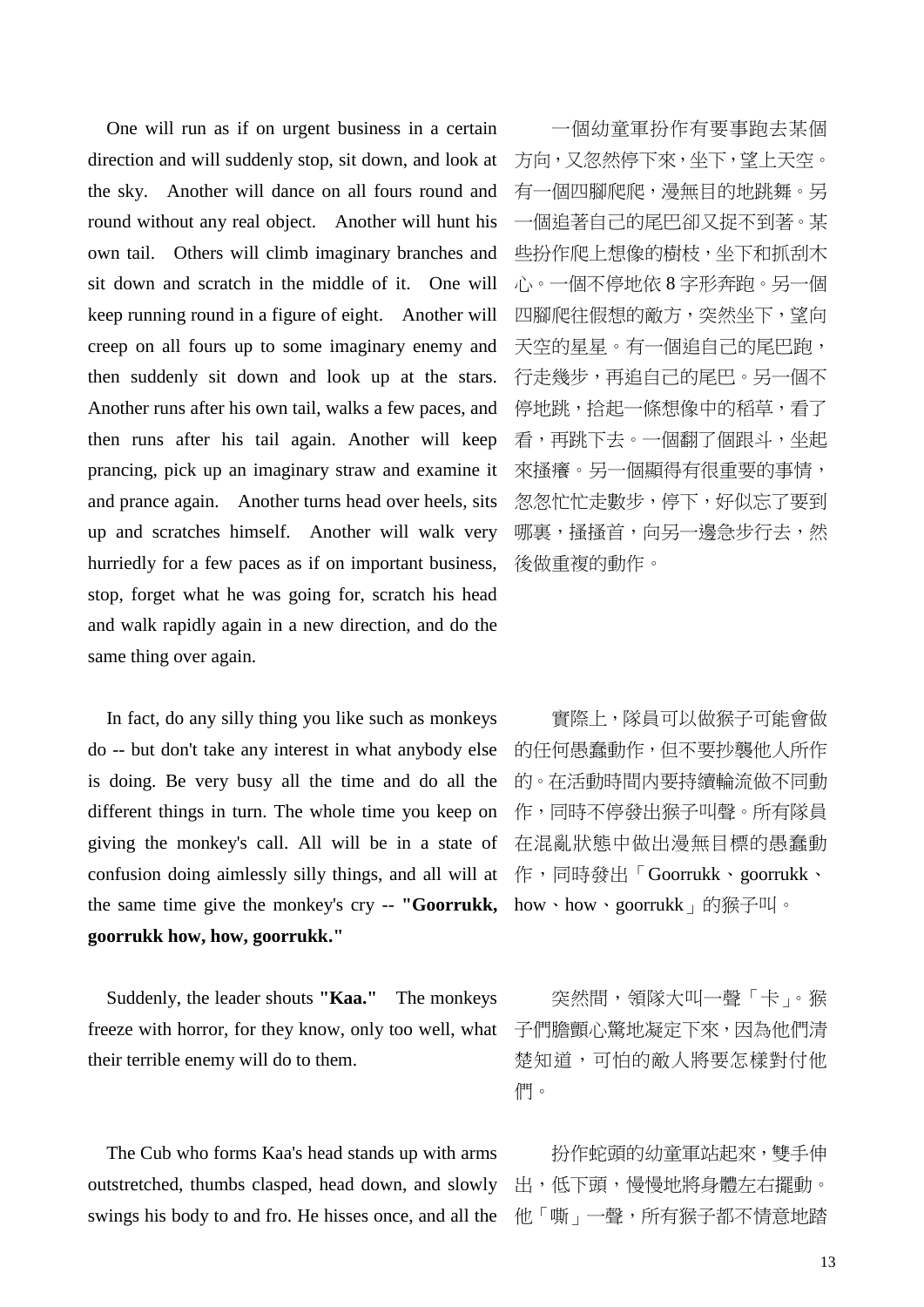monkeys take an unwilling step forward. He points out one of them. The frightened victim crawls forward between his legs and is "swallowed," and then tails on behind the leader, as in the first part of the Dance. Perhaps a dozen monkeys go this way, one after the other, and so re-form the body of Kaa; the others slowly move round to the back and retake their places as his tail. When all have joined up, the snake moves heavily round in a circle, and then lies down and goes to sleep after his heavy meal.

This is done by all lying down, one after the other, starting with the leader, each Cub resting his head on the back of the fellow in front of him. At the call of **"Pack! Pack! Pack!"** everybody jumps up, shouts the answer **"Pack!"** and forms Parade Circle.

#### **NOTES**

- 1. Note the position of the leader's hands in the illustration.
- 2. The illustration shows the Cubs holding on to 2. each other by the shoulders. Some Packs prefer to hold by the waist. It is also better for the Cubs to have their heads well down rather than held erect.
- 3. Emphasize the frozen horror of each monkey when the dreaded call of **"Kaa!"** is heard. He must keep very still, with eyes glued to Kaa, until Kaa points to him.
- 4. When Kaa goes to sleep at the end, it is rather 4. easier if the Pack kneels, one Cub after the other, as the preliminary to lying down.

前一步。然後牠指向其中一隻猴子。那 驚慌的犧牲者向前爬進牠胯下,被牠 「吞」食下去,然後跟在蛇頭後面並以 雙手搭在其肩膊,像舞蹈開始時的狀 態。大概約一打猴子被逐隻吞下之後, 就重新組成了卡蛇的身,其餘幼童軍慢 慢移向後面,再次組成卡蛇尾部。當所 有幼童軍連結起來後,卡蛇笨重地盤捲 成環狀,然後躺下,飽餐一頓後大睡 了。

形成這個狀態要從蛇頭開始,逐一 臥下,每位幼童軍將頭伏著前面的人背 部。聽到「Pack! Pack! Pack!」聲,所 有人就跳起來,高聲回答「Pack!」,然 後圍起小隊的圈子。

### 注意事項:

- 1. 注意附圖中領隊的手的位置與姿 態。
- 2. 附圖顯示各幼童軍以手搭肩膊。有 些幼童軍較喜歡握住前面幼童軍的 腰部,這也可以接受。隊員最好都 能俯低頭向下望。
- 強調每隻猴子聽到那致命的 「卡」 呼聲時那種膽顫心驚的狀況。猴子 **必須凝固著,望向蛇頭,直至蛇頭** 指向他。
- 當卡蛇在結尾前要睡覺時,隊員最 好逐個逐個跪下,作爲躺下的初步 行動。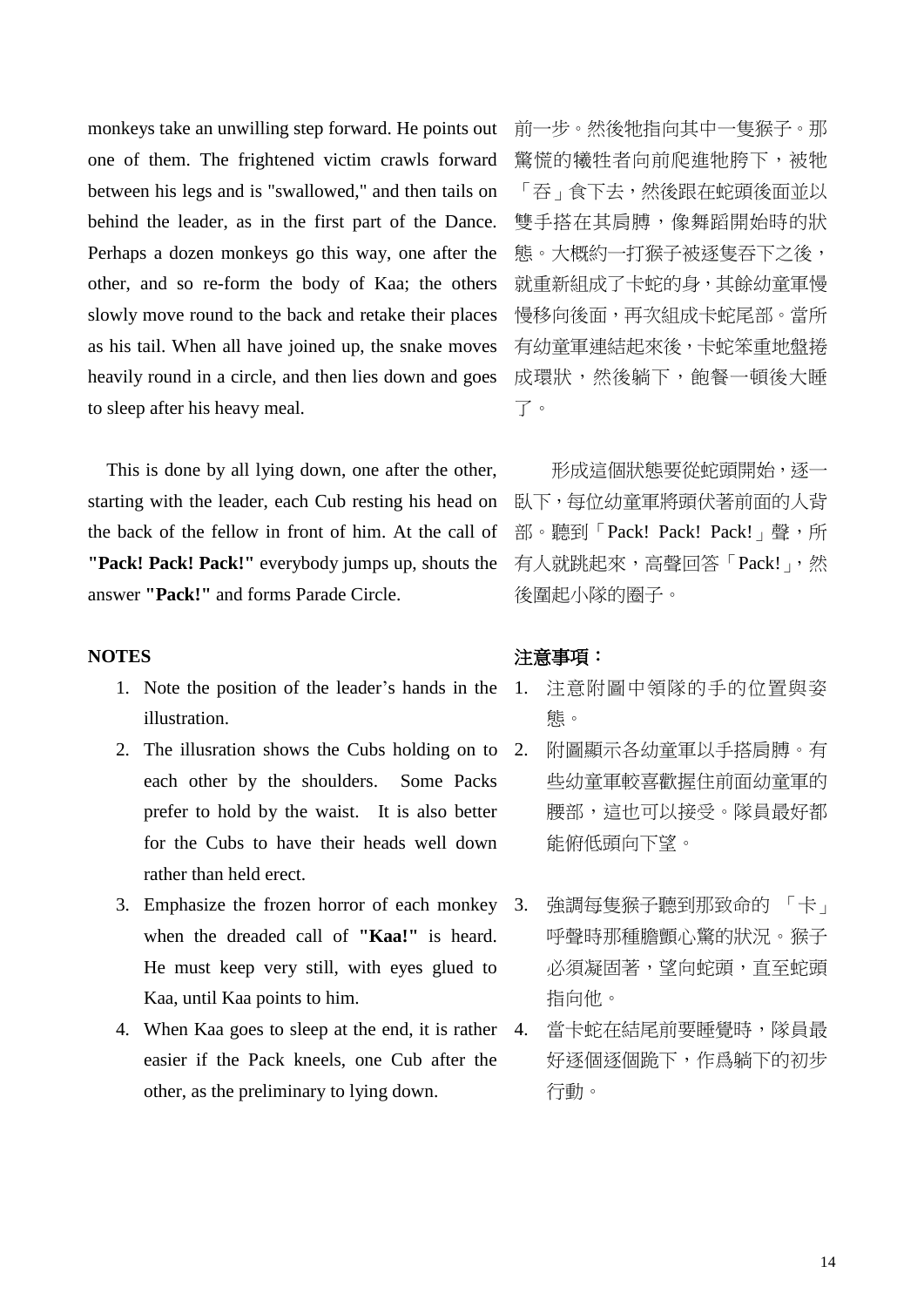#### **Variation**

#### **(for a small Pack)**

A small Pack will find that a much more snake-like appearance is obtained by allowing the Cubs to hold hands, instead of placing them on the shoulders of the boy in front.

The Cubs stand in a line according to size, and clasp hands stretching the right hand forward and the left hand back. Bending slightly, they move forward in step, advancing with the right foot only and bringing the left foot up to it. Both knees should be slightly bent. A nice slithering jointed snake should result.

In a small Pack each Cub can be "swallowed" under the legs of the leader, but of the leader only, the first victim being the smallest boy, since he eventually becomes the tail end. The second smallest is then swallowed, and joins on between the smallest and the leader; the third, between the leader and the second; and so on up to the tallest.

If they then clasp right and left hands as before, they are in the right position for lying down in a jointed snake-like manner, or if each Cub steps over the joined hands in front of him, they are ready for "Skinning the Snake."

## 舞式變化:

(人數較少的幼童軍團適用)

在人數較少的幼童軍團,改以手握 手代替搭向前面隊員的肩膊,會較容易 構成一條蛇的形狀。

幼童軍分高矮排成一行,各人手握 手,右手伸前,左手拗後。身體輕微彎 曲,一步步前進時只用右腳,然後拉上 左腳併合。雙膝應稍微彎曲。這樣,就 構成一條生動地連接起來、蜿蜒滑動的 大蛇了。

在人數較少的幼童軍團,每位隊員 都要在領隊胯下被「吞」食,但只能在 領隊的胯下。第一個犧牲的應是身型最 矮小的隊員,因為他最後要做蛇尾巴。 第二個矮小的接著被吞,然後插在領隊 與最小者中間,第三個矮小的隊員插在 領隊和第二矮小者中間,這樣持續下 去,直至插入最高的。

若他們好像前面所述般右手握左 手,恰好處於一個正常的蛇臥位置去躺 下,或者,如果每位隊員都跨過他那前 面握著的手,就馬上準備了跳「脫蛇皮」 這隻舞呢!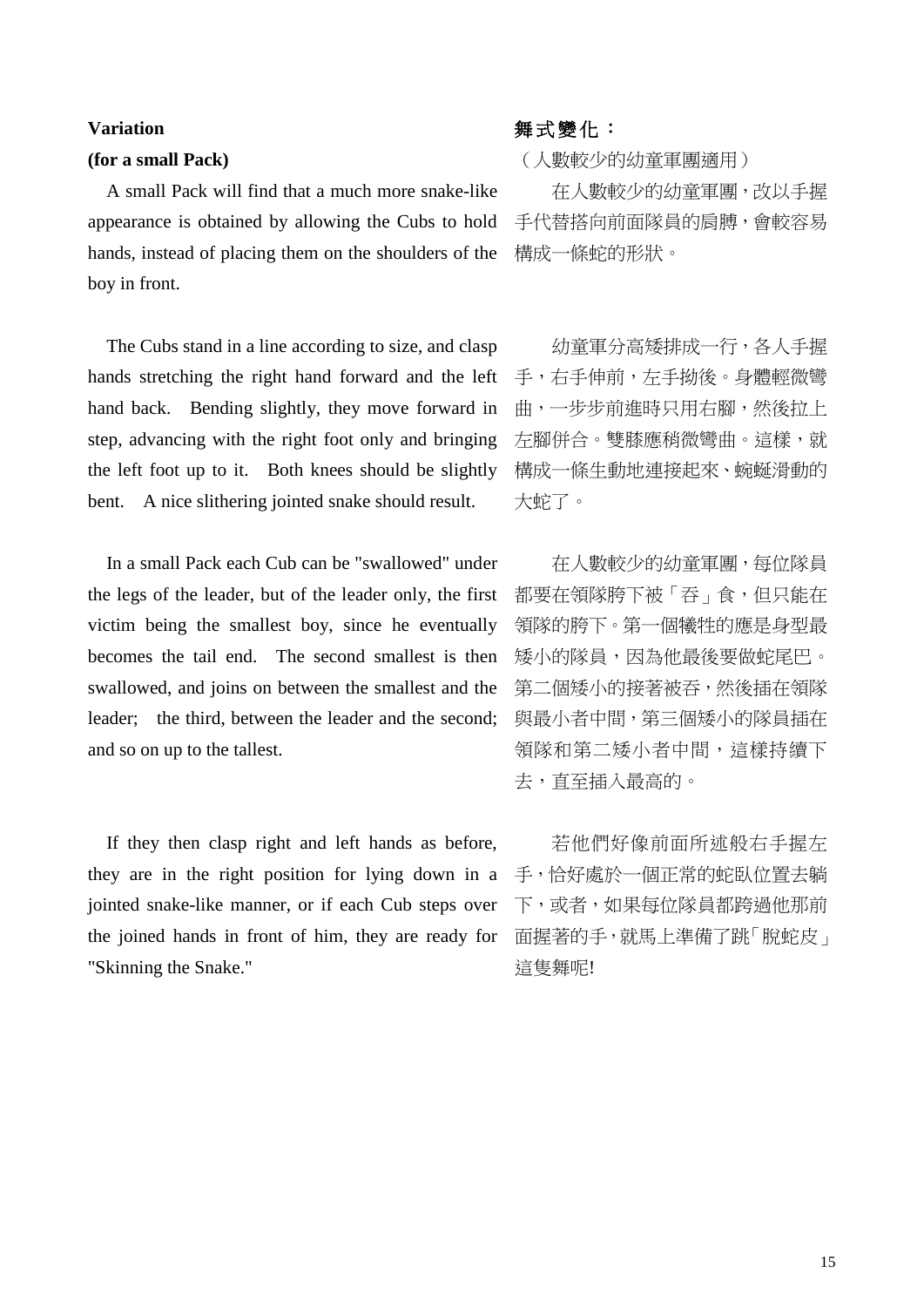#### THE DANCE OF TABAQUI **the original of the original of the original of the original of the original of the original of the original of the original of the original of the original of the original of the original of the ori**

Tabaqui is the jackal, a sneaking sort of a fellow. He is afraid to go about alone, so he always keeps near his fellow jackals; although he tries to look like a wolf, he never hunts or earns his food like one, but sneaks about trying to steal or beg it from others. Then when he has got it he is not a bit grateful, but runs about yapping and yelling, disturbing the game and making a regular nuisance of himself. There are lots of boys like Tabaqui who rush about yelling and making little asses of themselves and bothering people, always ready to beg for a penny or a bit of grub, but never anxious to do any work. They are quite ready to jeer or throw mud at people if they are at a safe distance away, but are awful little cowards really.

I hope no Cub will ever deserve to be called Tabaqui.

Then there is Shere Kan. He was the big ferocious-looking tiger. An awful bully. He was not clever enough to hunt and catch wild game, so he used to sneak about near a village and kill poor little calves and goats, and even a defenceless old man -- if he could catch him asleep. Otherwise he was desperately afraid of man.

Well, the Tabaqui thought a tremendous lot of Shere Khan. They followed him about, and though he bullied them they kept telling him he was King of the Jungle and the finest fellow on earth. Of course they did this in order that he should give them a bit of his kill when he was eating it. I have known Shere Khans among boys -- big ferocious-looking boys who bullied the smaller ones in order to get what they wanted out of the, but they were arrant cowards really

戴白祺是一隻豺狼,更是個鬼鬼 祟祟的傢伙。牠怯於單獨活動,所以經 常靠攏他的同類;牠雖然嘗試讓人看起 來像隻狼,卻又永不像狼那樣勤於捕獵 或攫取食物,只是偷偷摸摸地轉來轉 去,設法竊取或乞求其它動物的食物。 牠得手之後毫無感激,反而極盡滋擾之 能事,令人討厭透頂。很多孩童就像戴 白祺一樣,追逐嚷喊,引人注目,大肆 滋擾,經常期待乞到一仙一角或剩菜殘 羹,卻永遠無意做任何工作。如果處於 安全距離,就會嘲弄及中傷別人,其實 他們只是膽子小得要命的懦夫。

我希望沒有一位幼童軍會被人叫 做「戴白祺」。

跟著還有那施亞汗。牠是一隻體型 巨大而樣子兇殘的老虎。一個可怕的惡 霸。牠拙於捕獵及捉拿野生動物,所以 時常溜到鄉村附近殺害那些弱小的牛 犢和羊羔,甚至毫無抵抗力的老人── 假如牠能在老人睡熟時去抓他,否則牠 是非常害怕人類的。

戴白祺非常崇拜施亞汗,戴白祺追 隨著施亞汗,就算遭受欺凌,仍說施亞 汗是森林大王及地球上最好的拍檔。當 然,戴白祺這樣做,無非是想在施亞汗 獲取食物後分得一杯羹而已。我是在孩 童當中認識施亞汗的──身材健碩且 兇惡的大孩童,時常為了獲取所需而欺 凌弱小,但是,如果小孩們挺起來抵 抗,他們確實是個徹頭徹尾的懦夫。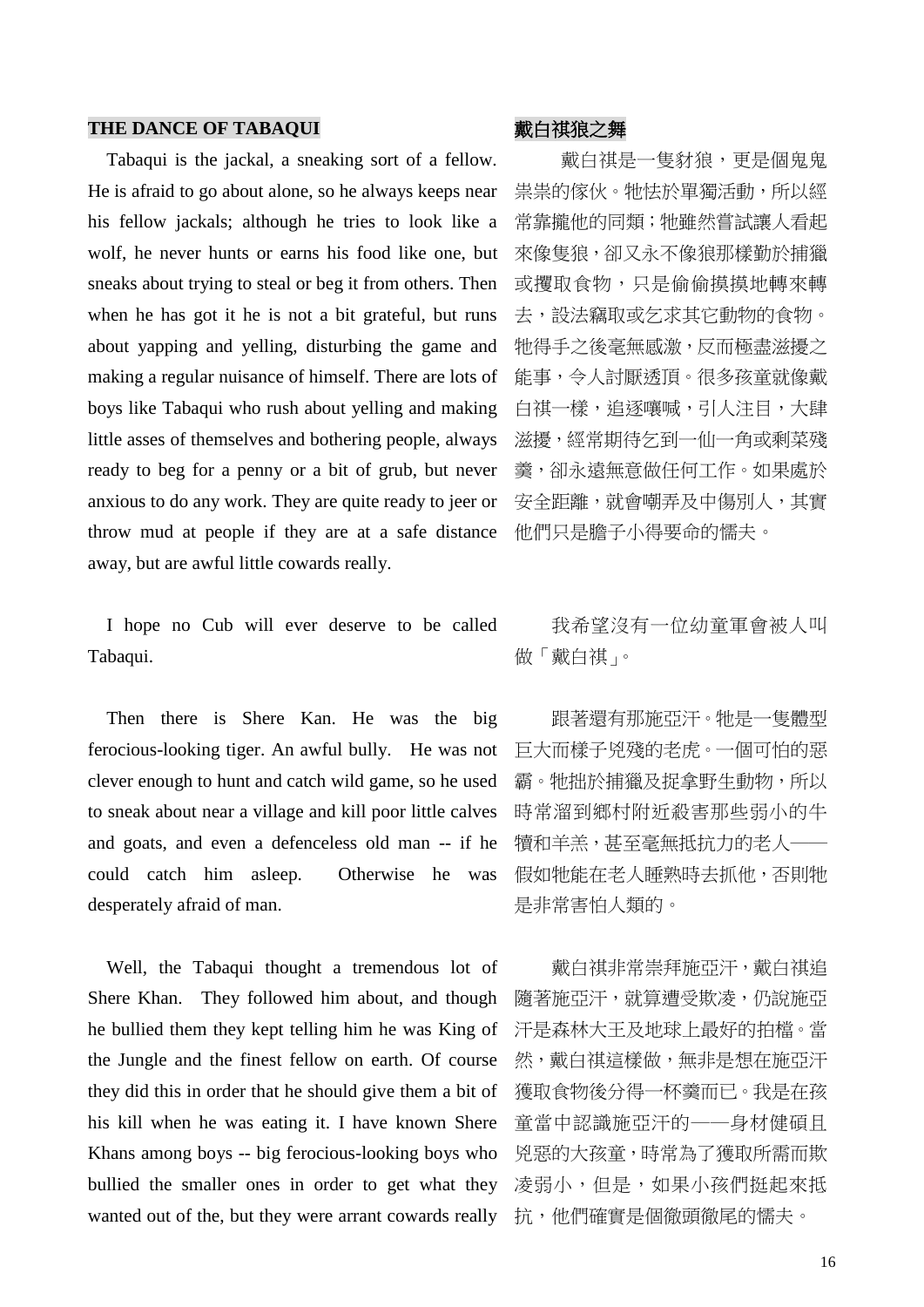if the small boy would only stick up to them.

In the Tabaqui Dance the Pack is divided into two sections. Half of the Cubs -- with a leader who is Shere Khan -- are the Tabaqui, the others are the Wolves, who, of course, have Mowgli with them.

The Tabaqui and Shere Kan do their part first, so while the Wolves lie and wait at one end of the room (or field), the jackals form a circle round Shere Khan, who prances proudly in the centre; swaggers for all he is worth; and seems to challenge any and everyone to come on and fight. **"I'm Shere Khan, the Tiger King,"** he snarls, and the jackals, as they move around him, murmur **"Jackal! Jackal!"**

Suddenly a Tabaqui leaves the circle, sneaks up to Shere Khan and bows most humbly to him. Shere Khan, just for the bullying fun of the think, aims a kick at his follower. The jackal dodges the kick, bows low again as if to say **"Thank you"** and runs back to his place. All this time he has been where Shere Khan can see him, but when he gets behind the tiger a great change comes over him -- he stops cringing (that is, bending humbly) and makes a face at Shere Khan.

They're a nice Cubby set of people, aren't they? But look! The Wolves are moving. They sweep down on the Tabaqui and each of them carries off one of these little sneaks. When the noise and scuffle have died away, and the Wolves with their captives are lying quiet again, Shere Khan, who was just a little nervous during the tumult, looks around him, sees that he is alone and thinks to himself: **"I'm greater than** 

在戴白祺狼之舞中,幼童軍分為兩 組。其中一半幼童軍扮演以施亞汗虎為 領隊的戴白祺狼;其餘的幼童軍則扮演 一般狼羣,而毛吉利狼當然和牠們在一 起。

首先出場的是戴白祺狼和施亞汗 虎,所以當狼羣躺在房間(或場地)角 落等候時,那些戴白祺狼便圍著施亞汗 虎成圓圈,施亞汗虎高傲地在圈中央昂 首闊步,好像要挑戰任何走近的人。牠 咆哮著說:「我是施亞汗,老虎大王」, 而那些戴白祺狼,當圍繞牠時,就低低 地發出「**Jackal! Jackal!**」的叫聲。

一隻戴白祺狼突然離開圓圈,偷偷 走到施亞汗虎跟前,謙遜地作一鞠躬。 而施亞汗虎,為了要欺凌弱小來取樂, 一腳把牠踢開。戴白祺狼躱過一腳,再 深深鞠躬,好像要說「謝謝你」,然後 跑回自己的位置。這段期間,戴白祺狼 的所有動作都在施亞汗虎視野範圍 内,但當走到施亞汗虎身後就有很大轉 變,牠不再阿諛奉承,而是向施亞汗虎 扮鬼臉。

牠們是多麽的有趣幼稚啊!可不 是嗎?但是,你看,狼群開始移動了。 牠們在掃除戴白祺狼,並且每人抓一隻 帶走呢。當這場喧鬧與扭打過去,而狼 羣和牠們的俘虜亦已慢慢靜下來時,在 騷亂中顯成有點緊張的施亞汗虎,向四 周望望,見到只剩下自己一人,就這樣 想:「我比我以前想的更偉大。」牠咆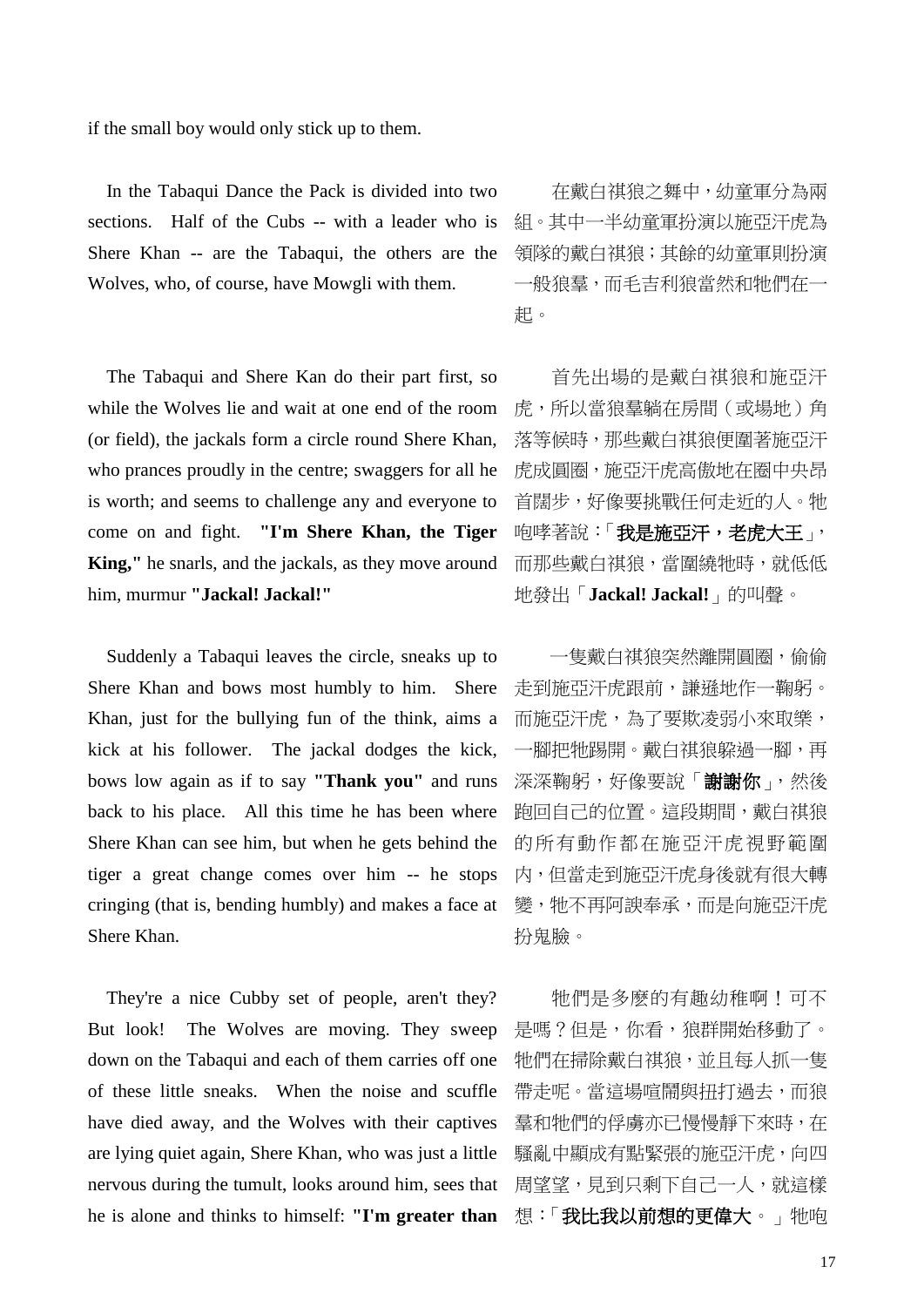**even I thought I was." "I'm Shere Khan, the Tiger King"**, he roars, hoping that all the Jungle Fold will hear him and believe him.

The Jungle Folk might believe him, but Mowgli has always known the Tiger to be just a cowardly bully. He comes across now, very slowly, with one arm outstretched (a finger pointing) and his eyes on those of the tiger. Shere Khan cannot look at Man. He is afraid, and though he goes on saying that he is the Tiger King, he gradually cringes down till he is flat at Mowgli's feet.

The Dance is over, and the whole Pack rushes in to form Parade Circle.

You may feel that it is rather a difficult Dance, but it is well worth trying, for keen Cubs can make it very real and exciting. Others can, of course, spoil it altogether by playing about and not even trying to act.

The whole success or failure rests on one thing, Cubs: you either want to show that you, for one, don't like sneaks or bullies, or you haven't worried to think!

#### **NOTES**

- 1. Don't let Shere Khan repeat **"I am Shere Khan, the Tiger King,"** too often in between, he should be snarling and growling, and sometimes just prowling about impatiently.
- 2. The call **"Jackal! Jackal!"** should be a high squeak on one note, starting quite softly but gradually getting louder and louder.

哮道::「我是施亞汗,老虎大王」,牠 希望所有森林動物都會聽見和相信牠 的話。

森林中的動物或許會相信牠,但毛 吉利狼早知道牠只是個無膽匪類。毛吉 利這時出場了,慢慢的走出來,一手伸 直(用手指指著),雙眼瞪著施亞汗虎。 施亞汗是不能與人四目交投的。雖然他 還在繼續說自己是老虎大王,但他變得 恐慌,漸漸蜷縮起來直至卧倒在毛吉利 狼跟前。

戴白祺狼之舞結束了,幼童軍迅速 組成活動圈。

你也許覺得這隻舞頗艱辛,卻確實 值得一試,因為感興趣的幼童軍可以把 它演得真實而刺激。當然,不感興趣的 幼童軍可能會掉以輕心,不願意嘗試扮 演甚至完全破壞它。

幼童軍們,舞蹈整體能否成功維繫 在於一點:你是否願意變成膽小鬼或惡 霸,又或者你根本不屑一顧。

### 注意事項:

- 1. 不要讓施亞汗經常重複說「我是施 亞汗,老虎大王」,牠應該有時怒吼 和咆哮,並且不耐煩地走來走去。
- 2. 「**Jackal! Jackal!**」的叫聲是高尖而 統一的音調,聲量一開始較小,然後 逐漸增大。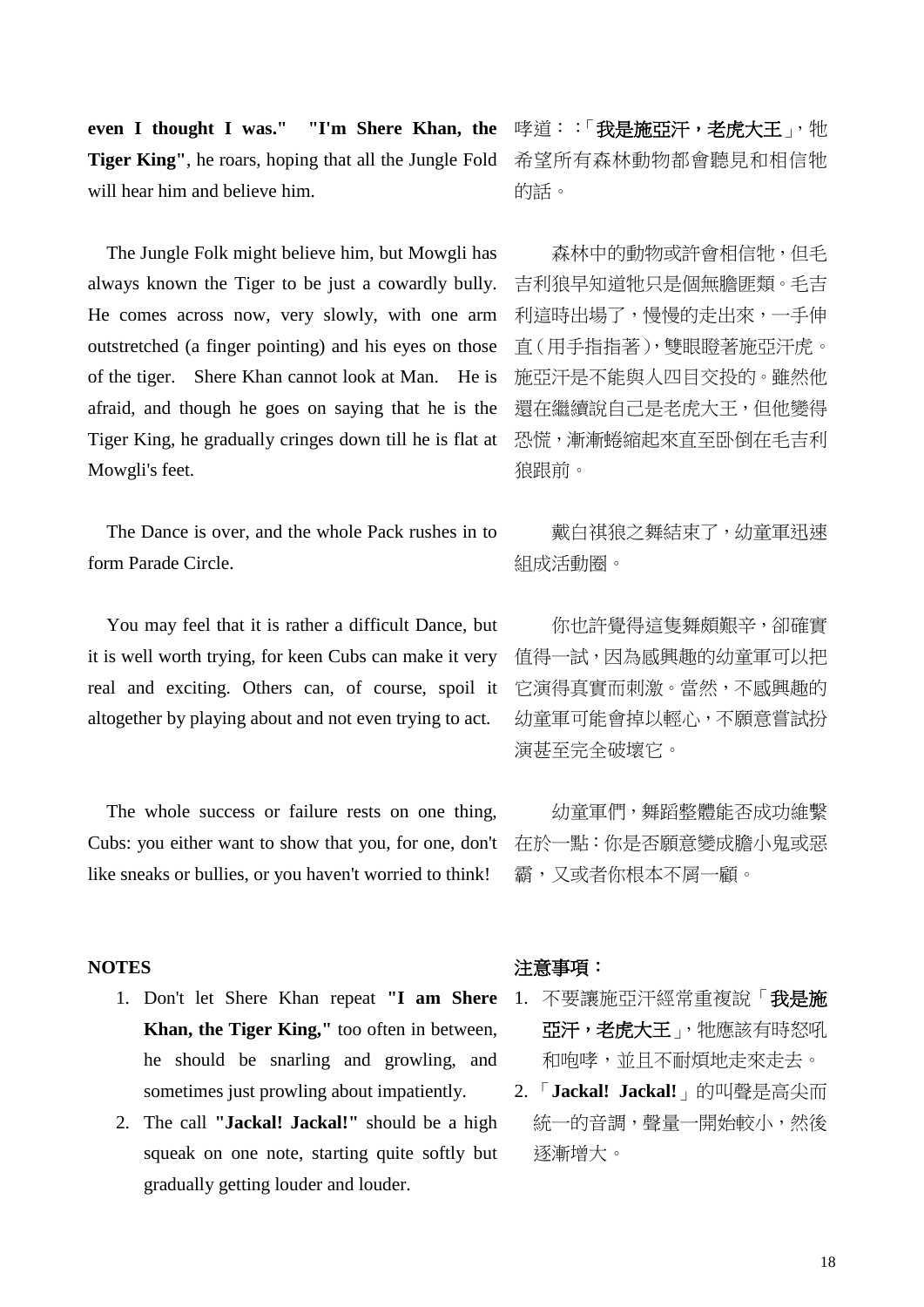- 3. The Dance is often dragged out too long because the Wolves do not start from their lair early enough. Let them start out quite soon after the Tabaqui have started their cries of **"Jackal! Jackal!"** and surround them before pouncing on them and bearing them off.
- the actions and cries are mimetic. The call **"Jackal! Jackal!"** is then replaced by the yapping of jackals rather after the fashion of a hungry puppy who is trying to ingratiate himself with his master. Shere Khan says no words, but conveys their meaning by the tone and strength of his roars.

#### **Variation**

A very effective opening is as follows. The Wolves and Tabaqui are sitting quietly in their corners, Tabaqui keeping a sharp lookout for Shere Khan. The Wolves are not interested in that, but busy in a quiet way on their own affairs with Mowgli.

Shere Khan comes on alone, stalking an imaginary prey. Very quietly he advances until the time comes to spring upon it. He then rends his prey, and makes an excellent meal--but don't let him be too long about it! After his meal he falls asleep in the middle of the clearing.

The moment they see that Shere Khan is asleep the Tabaqui creep out in single file until they have formed a circle round Shere Khan. Excitement increases as they see the tempting remains of his meal, and they start to call softly **"Jackal! Jackal!"** and to run round the circle. As they grow bolder the noise increases, and one or two of the bolder spirits dart into the circle

- 3. 此舞蹈的時間經常拖得太長是因為 未能安排狼羣盡早從狼穴跑出。一聽 到戴白祺狼叫「Jackal! Jackal!」,狼 羣就要跑出來圍困牠們,然後抓住著 牠們,帶回狼穴裏。
- 4. This Dance holds more appeal for Cubs if all 4. 如果所有動作和嚎叫都摹擬得惟妙 惟肖,此舞蹈對幼童軍就更具吸引 力。這樣,以戴白祺狼的狂吠取代 「**Jackal! Jackal!**」聲,總較叫得好 像刻意奉迎主人的餓狗更佳。施亞汗 虎不設台詞,其感情和性格透過咆哮 的音調與強弱表現出來。

## 舞式變化:

下面是個效果不錯的開場。狼羣和 戴白祺狼安坐在自己的角落,戴白祺狼 機靈地、密切注視著施亞汗虎。狼羣對 牠們不感興趣,與毛吉利狼一起靜靜地 忙著自己的事情。

施亞汗虎單獨行動,偷偷靠近一頭 想像中的獵物。牠不動聲色地前進,直 至抓到獵物。施亞汗虎猛力撕碎獵物, 飽餐一頓──吃東西不宜演太久。吃飽 後牠就在林地中央睡去。

戴白祺狼見施亞汗虎睡去,便成單 行爬出來,直至圍著牠一圈。看到誘人 的剩菜殘羹,戴白祺狼逐漸興奮起來, 開始低聲叫「Jackal! Jackal!」,並圍著 圓圈奔跑。牠們越來越大膽,叫聲越來 越高,其中一兩隻較富冒險精神的更衝 進圈中,急急搶過一塊剩肉。這時,狼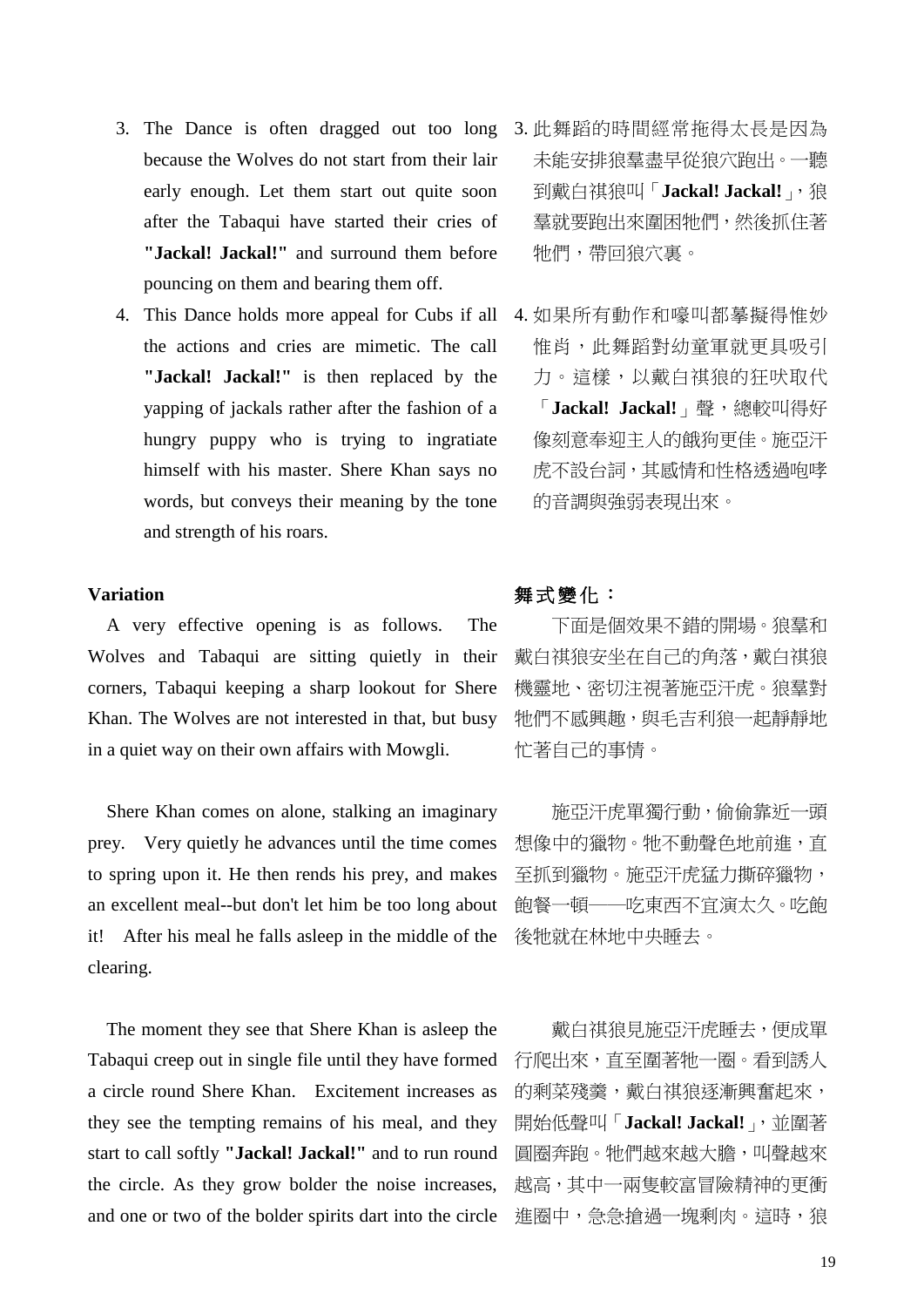and snatch a piece of meat. At this stage the Wolves, disturbed by the noise, stop their business and attend to what is going on in the clearing. When the chattering is at its height Shere Khan wakes up, and in a great rage at being disturbed leaps to his feet shouting: **"I am Shere Khan, the Tiger King."**

Then the Dance proceeds as in the Handbook.

#### THE DANCE OF SHERE KHAN'S DEATH **施亞汗虎死亡**之舞

Now back to the Jungle for the Dance of Shere Khan's Death. The bullying tiger's last day came when rudely awakened from a sleep in a dry ravine of the Waingunga River. At dawn he had killed and eaten a pig, and had drunk, too. Mowgli, with the help of Akela and Grey Brother, divided a herd of buffalo in two, and drove them into the ravine from opposite ends. Shere Khan, unable to clamber up the sides of the ravine after his big meal, was trampled to death beneath the feet of the terrified buffaloes. It was a dog's death. Now for the Dance. First the Pack form a circle, and turning to the left walk round singing the following words to the tune of *Frère Jacques*:

- 1. Mowgli's hunting,
- 2. Mowgli's hunting,
- 3. Killed Shere Khan,
- 4. Killed Shere Khan,
- 5. Skinned the Cattle-eater,
- 6. Skinned the Cattle-eater,
- 7. Rah-rah-rah!
- 8. Rah-rah-rah!

(For after Shere Khan was dead Mowgli skinned him, although he had a quarrel with old Buldeo the Hunter first, and had to ask Grey Brother to hold the man to

羣因爲被噪音滋擾,便放下牠們的工 作,看看林地中央發生甚麼事情。喋喋 不休的場面發展到這裏,施亞汗虎醒 來,因為被吵醒而大發雷霆,跳起來咆 哮道:「我是施亞汗,老虎大王。」

然後,舞蹈如前繼續下去。

現在,我們返回森林跳施亞汗虎死亡 之舞。當施亞汗虎在淮梧貢嘉河,一個 乾涸了的峽谷,粗心大意地睡醒來,牠 的末日就到來了。牠在黎明時分殺了隻 猪,並大吃大喝了一頓。毛吉利狼得到 阿基拿和灰狼兄弟的幫忙,將一群水牛 分成兩組,從峽谷兩邊趕下來。由於食 飽飲醉,施亞汗虎無力爬上峽谷,便給 那羣受驚的水牛踩死。施亞汗虎死亡之 舞現在開始。幼童軍先圍成一圈,向左 轉,跟著圓圈邊行邊唱下面一首調寄 *Frère Jacques* 的歌:

- 1. 毛吉利狼打虎,
- 2. 毛吉利狼打虎,
- 3. 除去施亞汗虎,
- 4. 除去施亞汗虎,
- 5. 剝那食犢獸皮,
- 6. 剝那食犢獸皮,
- 7. Rah-rah-rah!
- 8. Rah-rah-rah!

(因為,當施亞汗虎死後,毛吉利狼剝 除牠的皮,然後將虎皮送到會議石去。) 唱那首歌的時候,每唱一行就踏前一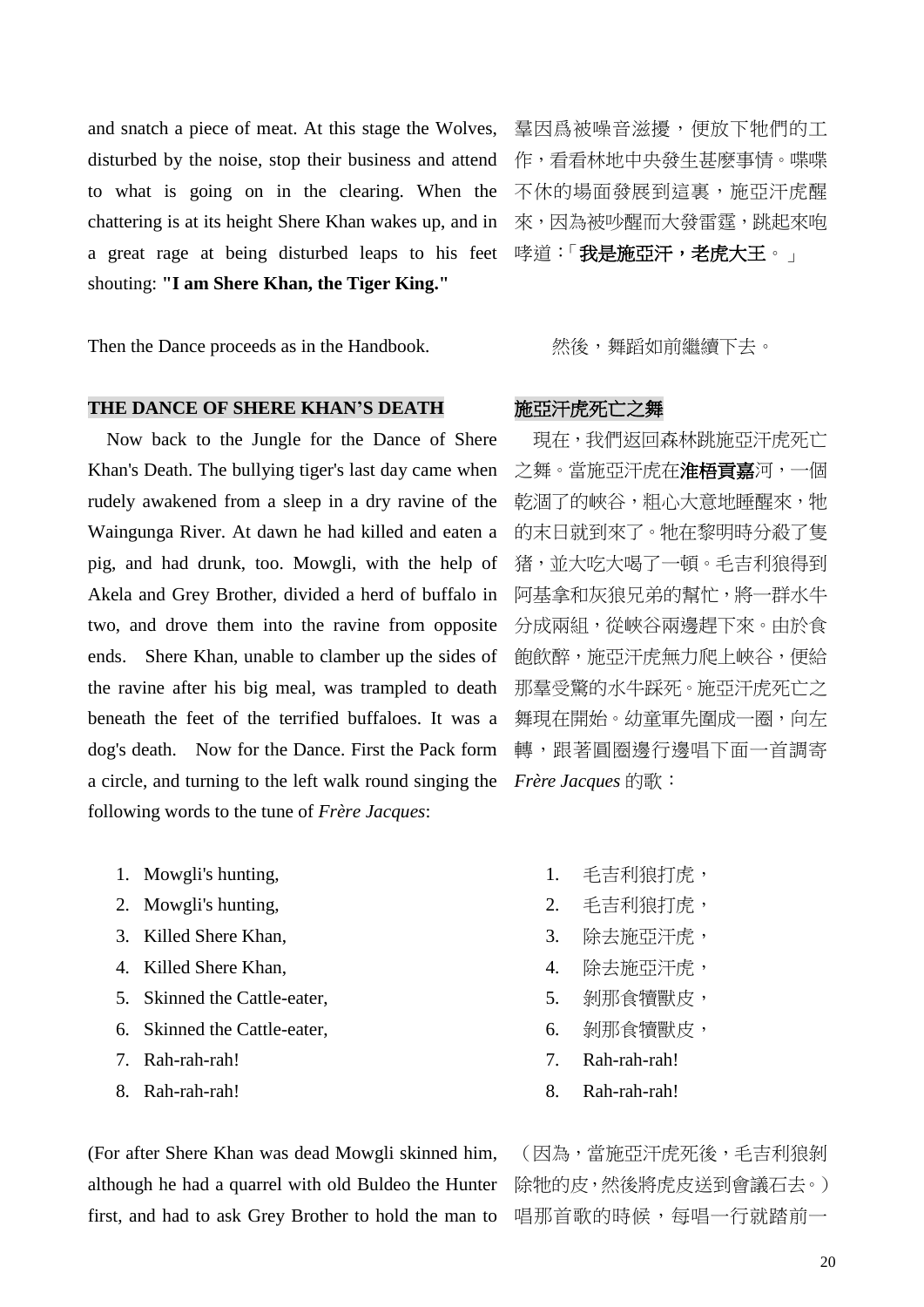the ground until he promised to go away. Mowgli took 步,唱畢全首立刻重唱,然後隊員轉 the skin to the Council Rock afterwards, as you 身,從反方向踏步,再唱一遍。動作如 know.) Now return to the song. One step is taken  $\top$ : to each line, and the song is immediately repeated, with everyone turning about and moving in the opposite direction. The actions are as follows:

- Line 1. Move off with right foot and right hand; the 第一行、以右腳、右手開步;右手按眼 hand is held to shade the eyes in the attitude of a Scout peering over the country.
- Line 2. Repeat with left hand.
- Line 3. A vigorous stabbing movement with the right hand, as though stabbing the tiger.
- Line 4. Repeat.
- Line 5. Both hands raised in front of face, imitate action of skinning by tearing the hide apart.
- Line 6. Repeat.
- Line 7. Dance round to the right, waving the arm 第七行、轉身跳向右邊,高舉雙手在頭 above the head.
- Line 8. Repeat.

For the second part, Cubs get down on all fours facing to the centre of the circle, with the leader outside. This part of the dance consists of a series of taunts to the dead tiger by the leader, the Pack responding to each by growling and crawling a little towards the centre of the circle. There are four taunts in all. Both taunts and growls start fairly softly and increase gradually in noise and anger. There should be no movement or sound from the Pack between the growls. The four taunts are:

- 1. Lungri,
- 2. Frog-eater,
- 3. Burned Beast of the Jungle,
- 4. Hunter of little naked Man Cubs!

- 瞼,姿勢恍似童軍正在野外探 察遠方。
- 第二行、以左手重複上述動作。
- 第三行、以右手做一個猛力刺殺的動 作,仿似用力插死老虎。
- 第四行、重做一遍。
- 第五行、雙手放在面前,模仿撕開虎皮 的動作。
- 第六行、重做一遍。
- 頂揮舞。
- 第八行、重做一遍。

舞蹈第二段,隊員四腳爬地,面向 圓圈中央,扮毛吉利狼的領隊則在圈 外。這段舞蹈包括由毛吉利狼帶頭向施 亞汗虎的一連串詛咒,隊員每聽一句便 吼叫一聲,同時逐步爬入圈中央。共有 四句詛咒語。詛咒與吼叫都是從低聲開 始,漸漸變成大聲和充滿怒氣。隊員吼 叫其間不應有任何動作和聲響。這四句 詛咒語是:

- 1. Lungri,
- 2. Frog-eater,
- 3. Burned Beast of the Jungle,
- 4. Hunter of Little Naked Man Cubs!
- 5.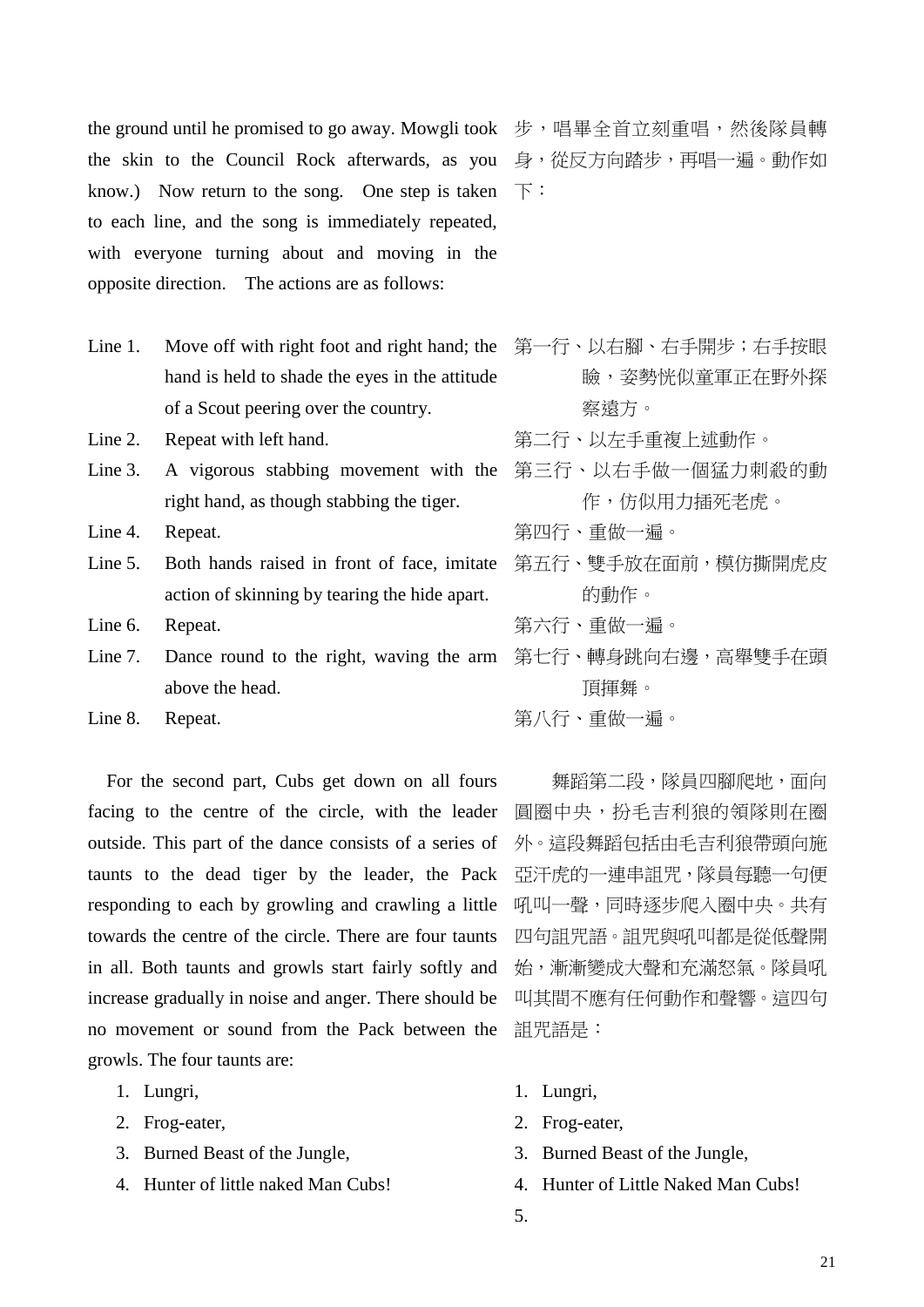By the time of the fourth growl the Pack should have reached the Rock Circle.

You begin the third part of the Dance by kneeling back on your haunches, hands hanging loosely by the sides. The leader should already be in place in the centre by the Council Rock.

He kneels back in the same way, stretches both hands above his head, and says slowly and dramatically, "Shere Khan is DEAD!"

The Pack then stretch their arms up in the same position and, taking their time from him and keeping their hands in the same position, bow forward three times till heads and hands touch the ground, saying "Dead-dead-dead!" Then all jump up and shout "Hurrah!" excitedly three times, and drop to the ground as though shot in mid-air. After lying in dead silence for about five seconds the signal is given to get up, and the Dance of Death is over. The Dance is not nearly so hard as it sounds from the description, and if each part is tried separately before putting them all together, any Pack can learn it.

 If you want to entertain your fathers and mothers and friends, it is good to do the Dance of Tabaqui, and immediately afterwards the Dance of Shere Khan's Death.

說完第四句詛咒語後,隊員應要爬 抵圈中央。

現在開始舞蹈第三段,隊員跪下蹲 坐地上,雙手鬆弛地輕放兩旁。領隊這 時應該已在圈中央。

領隊和其他隊員一同蹲下,雙手伸 至頭頂,以戲劇化的表情緩慢地說:「施 亞汗虎死了!」

隊員然後高舉雙手,依照領隊所放 雙手的位置、時間和動作,向前跪拜三 次,直到頭、手觸地,說:「死了,死 了,死了。」跟著全體跳起來,興奮大 叫 「Hurrah!」三次,然後立即跌低, 好像中槍似的。死寂地臥下約五秒鐘 後,哨子訊號一響,全體起來,施亞汗 虎死亡之舞就完結。本舞並不如叙述的 那麼艱辛,如果在拼合起來前能分段練 習,任何幼童軍都能勝任。

假如你有意給家長或朋友演出,先 演戴白祺狼之舞,然後馬上演施亞汗虎 死亡之舞,那就最好不過。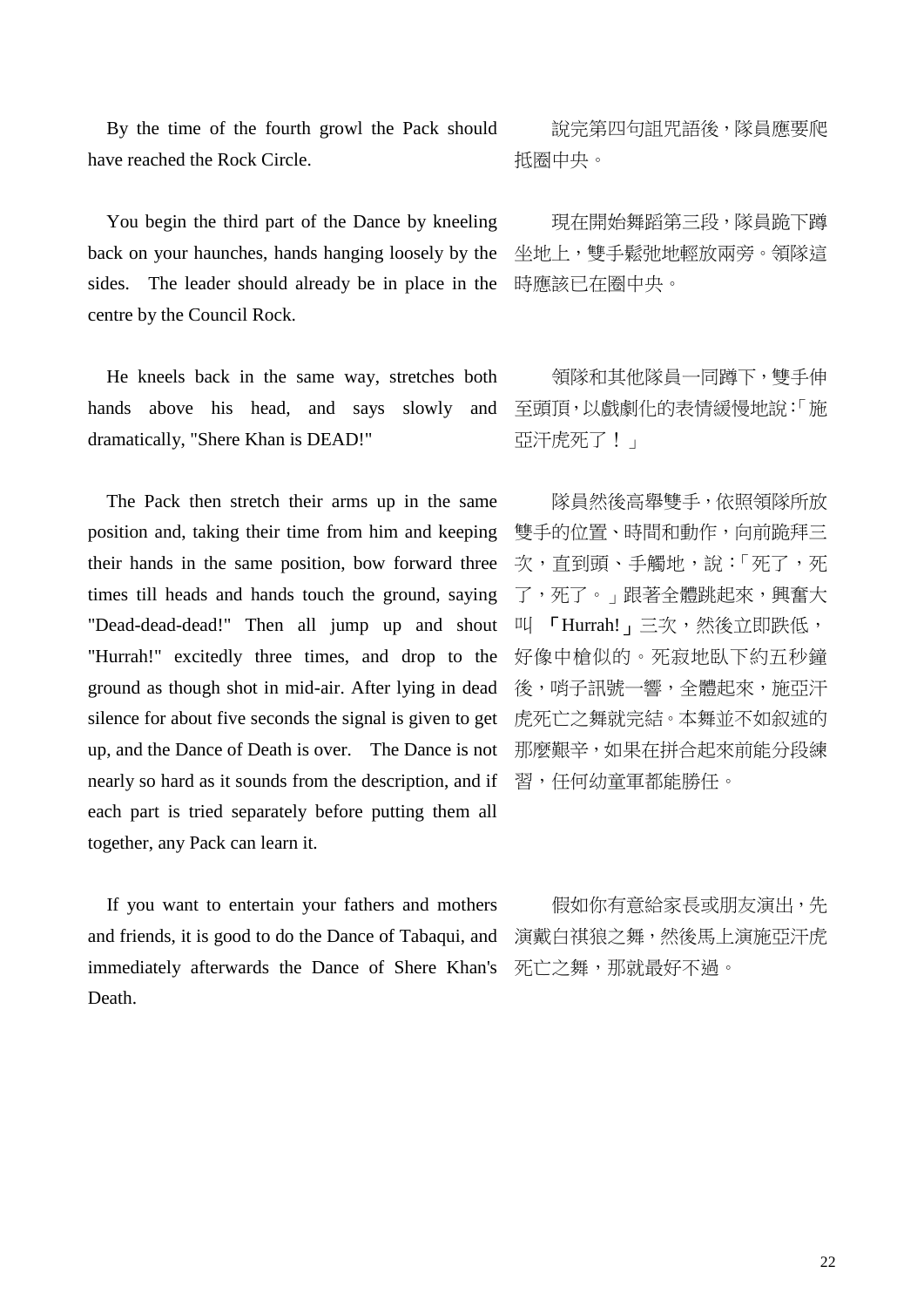**Notes** 

This is a dance of pure triumph, and is no time for being gentle and ladylike.

a. Part I:

Lines 3,4. Use the right hand each time for stabbing. And a real stab, not a pat, otherwise you will never get through an animal's tough hide.

Lines 5,6. Elbows out at each side on a level with the face, fingers outwards. Pull the hands apart with a real physical effort so as to expand the chest and take the shoulders as far back as they will go. Some Cubs do this as if they were drawing the bedroom curtains unwillingly in the morning! You may prefer dropping on one knee for these lines, slitting the imaginary hide and then rending it apart.

Lines 7,8. A real war-dance of joy and a shout!

## b. Part 2

Allow plenty of room between each Cub and practise moving in quite a short distance each time, so that the Pack is just in Rock Circle for Part 3.

#### **Variation One**

Instead of Parts 2 and 3 as in the *Handbook*, the following has been found effective:

At the commencement of Part 2, Mowgli is outside the circle, with Shere Khan's skin on his head. Pack as in *Handbook*. Mowgli enters circle of waiting Wolves and casts the skin on the Council Rock. Then

#### 注意事項:

這是一隻純粹的勝利之舞,不應像 紳士淑女般扭扭捏捏。

a.第一段:

「第三、四行」,每次都要用右手 去刺殺施亞汗虎,而且要做到好像 真正用力刺下去,否則是不能刺穿 虎皮的。

「第五、六行」,手肘應向外平放 施亞汗虎面前的兩邊,手指向外。 挺起胸膛, 膊頭盡量靠後才可顯出 費九牛二虎之力的神態。有些幼童 軍演得有如早晨要他拉起睡房窗 簾似的,極不願意!在這幾行不如 單膝下跪,扯破想像中的虎皮,然 後撕開兩半。

「第七、八行」,一種發至内心, 快樂歡呼的戰士舞。

## b.第二段

讓每位隊員之間保留較多距離,每 次練習就只須爬前些許,那麼去到第三 段時,隊員已置身圈中。

### 變化一:

以下面的動作取代第二段及第三 段,證實收效更大。

第二段展開時,毛吉利狼在圈外, 頭上頂著施亞汗虎皮,隊員位置如手冊 所示。毛吉利狼進入這羣期待已久的狼 羣的圈中,把虎皮放在中央。然後展開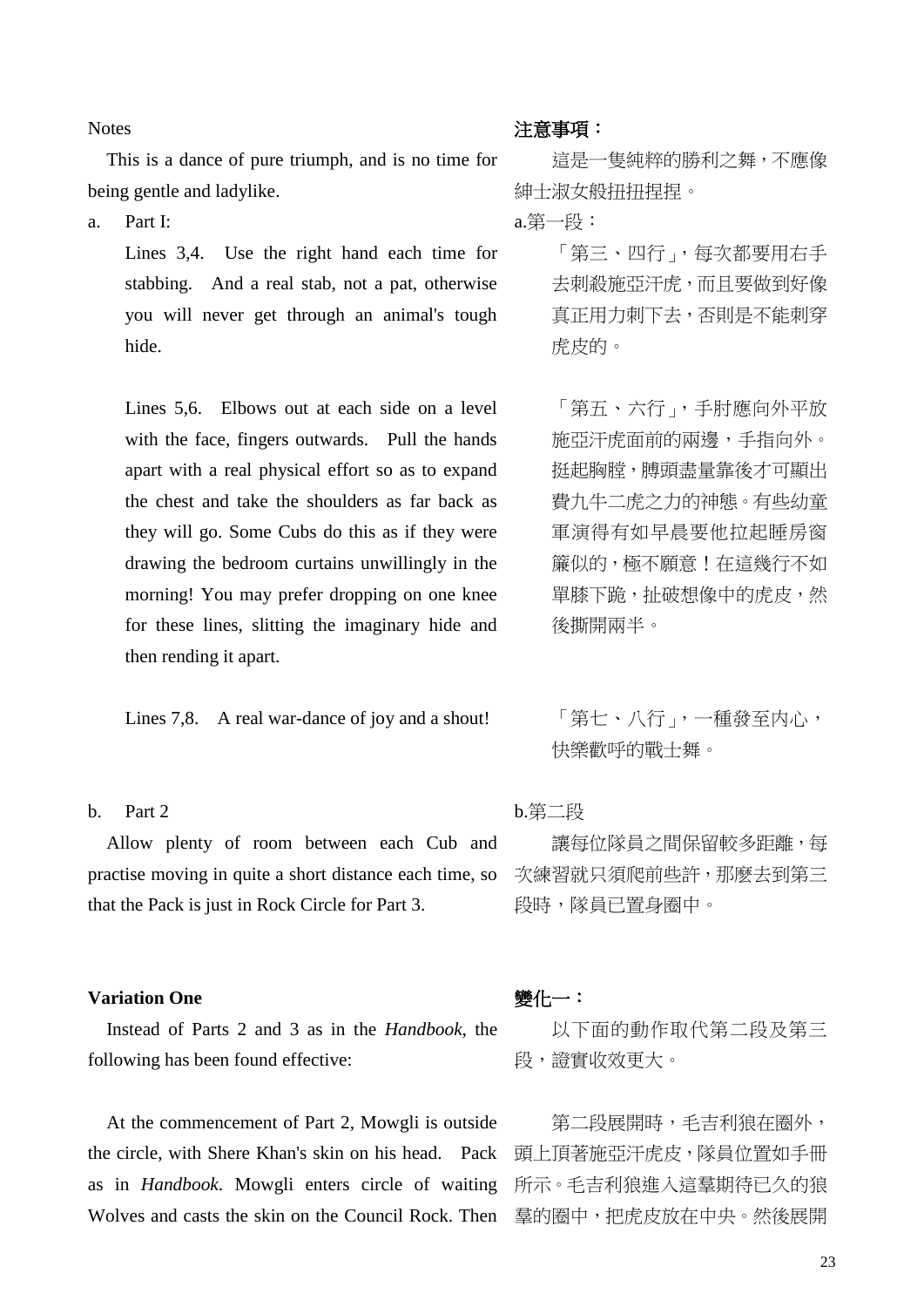the taunts begin and the Wolves respond, exactly as in "對老虎的詛咒,其他如前。不過,毛吉 the *Handbook*, but Mowgli is already within the Circle 利狼已經在圈內,要預備演第三段了。 and ready for Part 3.

At the end of Part 2 Mowgli falls excitedly upon the skin. Then, while still on his knees, he raised his body and flings up his hands in triumph, crying, "Shere Khan is dead!" The Wolves throw up their heads and howl to the Moon, "Dead! Dead! Dead!" and proceed just as in the *Handbook*.

## **Variation Two**

There is another version of this dance which some may prefer. The actions are the same, but, instead of singing the words "Mowgli's hunting", utter them in as dramatic a way as possible almost whispering the first couplet, increasing the volume on each line and so working up to the final yell of triumph. When you come to the yell at the end, instead of shouting "Rah-rah-rah!" and dancing around, throw up your arms and heads with a great shout of "Woof!"

You can, if you like, repeat this cry of joy at the end of the dance instead of the word "Hurrah!".

But the great thing to remember is that it really is a fine piece of acting if you put every ounce of yourself into it.

第二段結尾時,毛吉利狼興奮地坐 在虎皮上。當還是蹲跪著時,牠提升上 身,高舉雙手,用勝利者口吻說:「施 亞汗虎死了!」狼群抬高頭,望著圓月, 叫道:「死了,死了,死了。」,其餘照 手冊繼續做下去。

## 變化二:

這裏有另一種變化,也許有些人認 為可取。動作如前述,但「毛吉利狼打 虎」這句則用一種戲劇化語氣取代歌 唱,好似在朗誦兩行詩,起初細聲,音 量此後每行逐漸增加,直至最後的歡呼 勝利。當讀到最後一行,隊員雙手高舉 大叫:「**Woof**!」。

如果你願意,又辦得到,可以在舞 蹈 完 結 時 重 複 這 個 呼 叫 聲 取 代 「**Harrah**」。

但最緊要記住,如果你把自己的心 血傾囊貫注落去,這必然會是一齣好 戲。